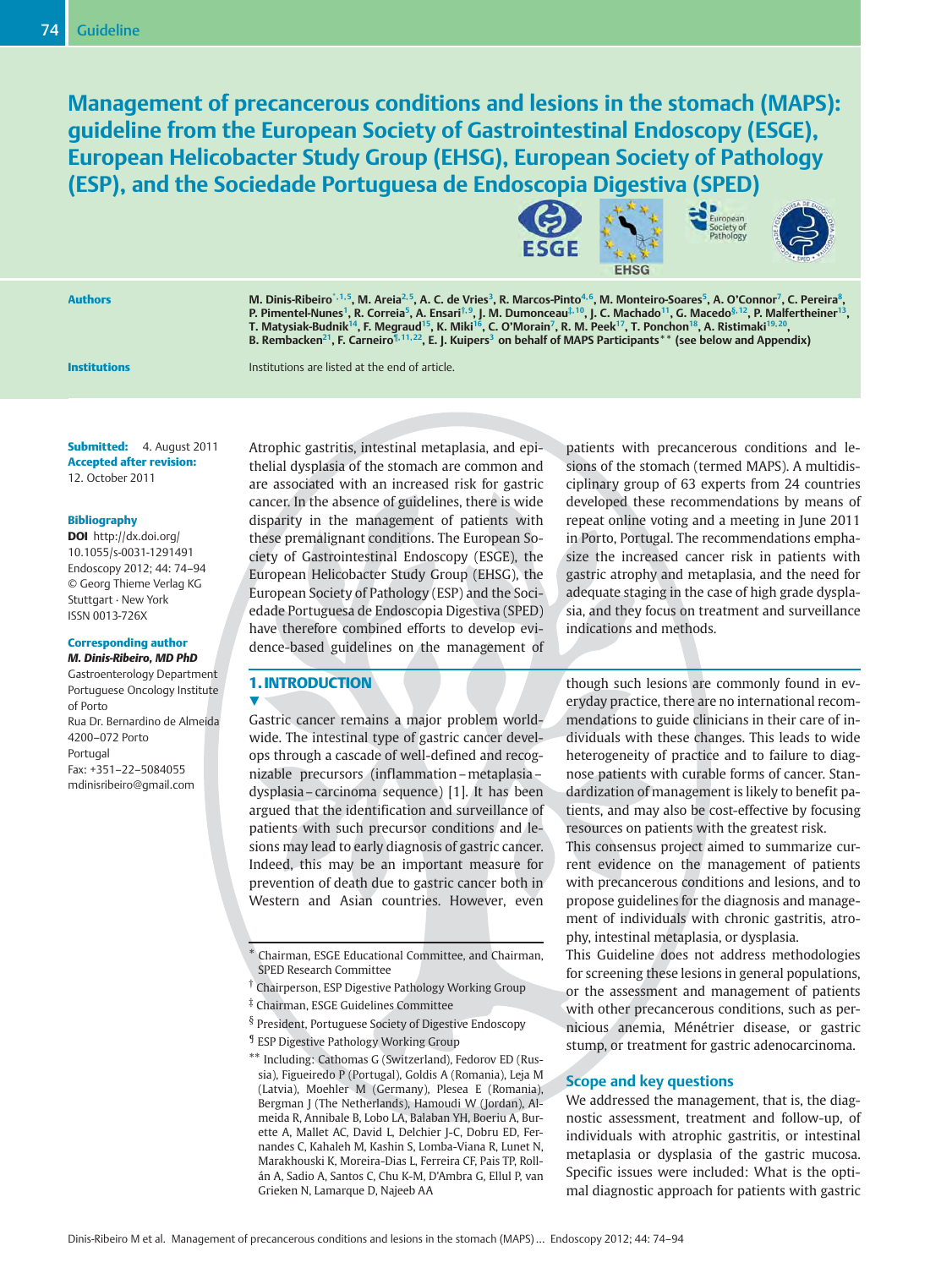Table 1 Panel subgroups according to key questions.

| <b>Key questions</b>                                                                                      | <b>Working group</b>                                                                                                                                                                                      |
|-----------------------------------------------------------------------------------------------------------|-----------------------------------------------------------------------------------------------------------------------------------------------------------------------------------------------------------|
| Which are the precancerous lesions in the stomach?<br>Which outcomes to prevent/avoid?                    | Fátima Carneiro, Ernst Kuipers, Mário Dinis Ribeiro                                                                                                                                                       |
| Is there evidence to use endoscopic methods to improve<br>diagnosis?                                      | Miquel Areia, Pedro Pimentel Nunes, AnneMarie de Vries, Bjorn Rembacken, Ernst Kuipers, Mário<br>Dinis Ribeiro,                                                                                           |
| Which care should be taken on biopsies (number and<br>sites) for a correct diagnosis and staging?         | Ricardo Marcos Pinto, Bjorn Rembacken, Kazumasa Miki, José Carlos Machado, Fátima Carneiro,<br>Ernst Kuipers, Mário Dinis Ribeiro,                                                                        |
| Should other sources of data be added for staging?                                                        | Ricardo Marcos Pinto, Carina Pereira, José Carlos Machado, Miquel Areia, AnneMarie de Vries,<br>Fátima Carneiro, Ernst Kuipers, Mário Dinis Ribeiro, Thierry Ponchon, Bjorn Rembacken, Kazu-<br>masa Miki |
| Is there evidence to use non-invasive methods to<br>improve diagnosis?                                    | Miquel Areia, Ernst Kuipers, Mário Dinis Ribeiro, Kazumasa Miki,                                                                                                                                          |
| Should these patients be followed up?                                                                     | AnneMarie de Vries, Ernst Kuipers, Mário Dinis Ribeiro, Ricardo Marcos Pinto, Carina Pereira                                                                                                              |
| Does the type, the severity and the extension of the<br>lesion influence the prognosis of these patients? | AnneMarie de Vries, Ernst Kuipers, Mário Dinis Ribeiro, Thierry Ponchon, Bjorn Rembacken,<br>Kazumasa Miki, José Carlos Machado, Ricardo Marcos Pinto, Carina Pereira, Fátima Carneiro                    |
| Is there a role for Helicobacter pylori eradication?                                                      | Anthony O'Connor, Pedro Pimentel-Nunes, Ernst Kuipers, Mário Dinis Ribeiro, Peter<br>Malfertheiner, Tamara Matysiak-Budnik, Francis Megraud, Carina Pereira, Ari Ristimaki                                |
| Is there a role for other therapies?                                                                      | Anthony O'Connor, Carina Pereira, Ernst Kuipers, Mário Dinis Ribeiro, Peter Malfertheiner,<br>Tamara Matysiak-Budnik, Francis Megraud, Pedro Pimentel-Nunes                                               |
| May it/these strategies be cost-effective?                                                                | Miquel Areia, Richard Peek, Jean-Marc Dumonceau, Ernst Kuipers, Mário Dinis Ribeiro                                                                                                                       |

precancerous conditions/lesions? Which patients are at higher risk and would benefit from surveillance to detect early-stage cancer? Should they receive pharmacological interventions to reduce the risk of developing cancer? If so, are such measures costeffective?

## 2.METHODS

#### V,

These recommendations were developed according to the process described by the Appraisal of Guidelines for Research and Evaluation (AGREE) Collaboration [2].

#### 2.1 Selection of Working Panel

In May 2010, three authors (M.D.R., E.J.K., and F.C.), on behalf of the European Society of Gastrointestinal Endoscopy (ESGE), the Sociedade Portuguesa de Endoscopia Digestiva (SPED), the European Helicobacter Study Group (EHSG), and the European Society of Pathology (ESP), assembled a panel of European gastroenterologists and pathologists, including clinical experts and young researchers trained in literature search and evidence-based medicine (see Appendix).

This panel met in October 2010 in Barcelona, and agreed on the methodology to be applied, and on a set of key questions and preliminary statements to guide a literature search. The panel further worked in subgroups ( $\bullet$  Table 1) to perform a systematic search for evidence, to review statements on the basis of quality-rated evidence, and to report graded statements and recommendations accordingly. Subsequently representatives from European national societies of digestive endoscopy and pathology, and individual members (see Appendix), considered the applicability of the evidence and draft statements. This was done by means of two online sessions for voting and comments, followed by a second meeting held in June 2011 in Porto, Portugal.

A total of 63 participants contributed (all online and 45 in Porto), including participants from Belarus, Belgium, Brazil, China, Chile, Finland, France, Germany, Iraq, Ireland, Italy, Jordan, Latvia, Malta, Portugal, Romania, Russia, Slovakia, Sudan, Switzerland, The Netherlands, Turkey, UK and USA. In addition, nine national societies were represented (Germany, Jordan, Latvia, Portugal, Romania, Russia, Slovakia, Switzerland and The Netherlands).

## 2.2 Literature search

A literature search using PubMed up to November 2010 was carried out. A small working group from the panel dealt with each question and each string/query, and identified key references which were supplied to the entire panel and participants.

## 2.3 Grading of evidence

Each working group rated the quality level of the available evidence and the strength of recommendations by using both the Grading of Recommendations, Assessment, Development, and Evaluation (GRADE) process [3, 4] and the system of the Scottish Intercollegiate Guidelines Network (SIGN) [5]. Researchers prioritized data from randomized clinical trials (RCTs) when available, and performed meta-analyses when applicable. Each paper was individually assessed by two investigators using a methodological tool that was identical for all topics reviewed in the guidelines. Discrepant assessment results were discussed by the full working group. Tables with the assessment of individual manuscripts are available upon request.

For each question the working group summarized the quantity, quality, and consistency of evidence, and they discussed the external validity of studies and whether the study conclusions were applicable to the target population for the guidelines. The group recorded the overall level of evidence addressing the key question and made a graded recommendation pertaining to the key question (for evidence levels and recommendation grades, see O Table 2).

It is important to emphasize that the grading does not relate to the importance of the recommendation, but to the strength of the supporting evidence.

Other factors that influenced the grading of a recommendation were taken into account by the participants, including: (i) any evidence of potential harms associated with implementation of a recommendation; (ii) clinical impact on the target population and impact on resource consumption; (iii) whether, and to what extent, any patient populations might be particularly advantaged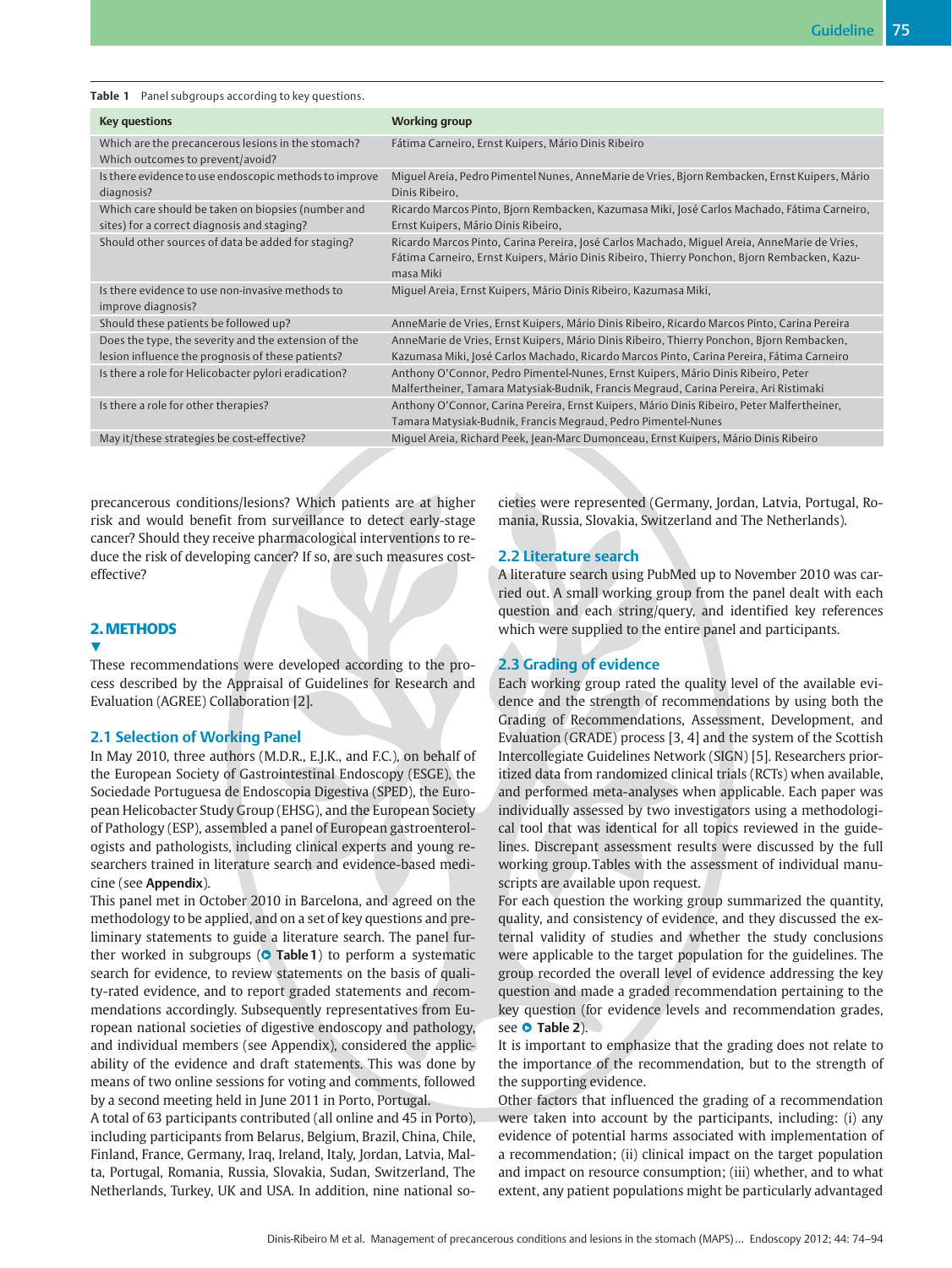| Levels         |                                                                                                                                                                         |
|----------------|-------------------------------------------------------------------------------------------------------------------------------------------------------------------------|
| $1 + +$        | High quality meta-analyses, systematic reviews of RCTs, or RCTs with a very low risk of bias                                                                            |
| $1 +$          | Well conducted meta-analyses, systematic reviews of RCTs, or RCTs with a low risk of bias                                                                               |
| $1 -$          | Meta-analyses, systematic reviews or RCTs, or RCTs with a high risk of bias                                                                                             |
| $2 + +$        | High quality systematic reviews of case - control or cohort studies                                                                                                     |
|                | OR High quality case - control or cohort studies with a very low risk of confounding, bias, or chance and a<br>high probability that the relationship is causal         |
| $2+$           | Well conducted case - control or cohort studies with a low risk of confounding, bias, or chance and a<br>moderate probability that the relationship is causal           |
| $2 -$          | Case – control or cohort studies with a high risk of confounding, bias, or chance and a significant risk that the<br>relationship is not causal                         |
| $\overline{3}$ | Non-analytic studies, e. q. case reports, case series                                                                                                                   |
| $\overline{4}$ | Expert opinion                                                                                                                                                          |
| <b>Grades</b>  |                                                                                                                                                                         |
| A              | At least one meta-analysis, systematic review, or RCT rated as 1 + +, and directly applicable to the target<br>population;                                              |
|                | OR a systematic review of RCTs                                                                                                                                          |
|                | OR A body of evidence consisting principally of studies rated as 1 +, directly applicable to the target<br>population, and demonstrating overall consistency of results |
| B              | A body of evidence including studies rated as $2 + +$ , directly applicable to the target population, and<br>demonstrating overall consistency of results;              |
|                | OR Extrapolated evidence from studies rated as 1 + + or 1 +                                                                                                             |
| C              | A body of evidence including studies rated as 2 +, directly applicable to the target population and<br>demonstrating overall consistency of results;                    |
|                | OR Extrapolated evidence from studies rated as 2++                                                                                                                      |
| D              | Evidence level 3 or 4:                                                                                                                                                  |
|                | OR Extrapolated evidence from studies rated as 2+                                                                                                                       |
|                |                                                                                                                                                                         |

RCT, randomized controlled trial

or disadvantaged by the recommendations; and (iv) opportunities and obstacles regarding implementation in daily clinical practice.

#### 2.4 Consensus process and applicability

A hybrid approach was used to obtain the final version of statements, starting with an online consultation followed by a final meeting in Porto, in June 2011. Online questionnaires (Med-Quest) were devised to allow participants to vote anonymously on statements. During the first round the panel members were asked to vote on their agreement with evidence-based statements; and in a second round, all participants, that is, panelists, society representatives, and individual members, were asked to vote on their agreement with statements but also on the level of applicability. At this stage, a collection of summarized references were available to all participants. The final discussion took place in June 2011 in Porto, during a one-day consensus conference, where data were presented and discussed; this was followed by re-voting and attribution of grades to the final statements.

(Voting was on a 6-point scale: a, agree strongly; b agree moderately; c, just agree; d, just disagree; e, disagree moderately; and f, disagree strongly. Prior to the voting process it was defined that a statement would be accepted if more than 75% of the participants voted a, b, or c.

In addition, in the second round, all participants were also specifically queried regarding the level of applicability to their own practice and in their country, when this was relevant.

#### 2.5 Reporting

The present manuscript summarizes the results of this entire process and was reviewed by all participants. Moreover, all ESGE individual members and national societies were asked to send their contributions.

Agreement results are presented as proportions of voters agreeing with the statements. The online voting results are presented for the statements that remained unchanged during the Porto meeting. For those for which a new voting process was conducted during the meeting in Porto, the final results for that meeting are presented. We also present a flow chart of the final results.

# 3. RESULTS

#### $\blacktriangledown$

# 3.1 Summary of recommendations

Conventional white light endoscopy cannot accurately differentiate between and diagnose pre-neoplastic gastric conditions/lesions (evidence level  $2++$ , recommendation grade B). Thus, magnification chromoendoscopy or narrow-band imaging (NBI) endoscopy with or without magnification may be offered in these cases as it improves diagnosis of such lesions (evidence level 2 + + , recommendation grade B). In addition, at least four biopsies of the proximal and distal stomach, on the lesser and greater curvature, are needed for adequate assessment of premalignant gastric conditions (evidence level 2+, recommendation grade C). Systems for histopathological staging (e. g. operative link for gastritis assessment [OLGA] and operative link for gastric intestinal metaplasia [OLGIM] assessment) may be useful for identifying subgroups of patients with different risks of progression to gastric cancer (evidence level  $2++$ , recommendation grade C), namely those with extensive lesions (i. e., atrophy and/or intestinal metaplasia in both antrum and corpus). Although only low potential applicability was reported by participants for this indicator, low serum pepsinogen levels can also predict this phenotype (evidence level  $2++$ , recommendation grade C) and, in such patients, Helicobacter pylori serology may also be useful for further detection of high risk individuals (evidence level  $2++$ , recommendation grade C). Beyond a family history of gastric cancer (evidence level 2++, recommendation grade B), neither age, gender, H. pylori virulence factors, or host genetic variations change these clin-

Table 2 Scottish Intercollegiate Guidelines Network (SIGN) system: definitions of levels of evidence and recommendation grades.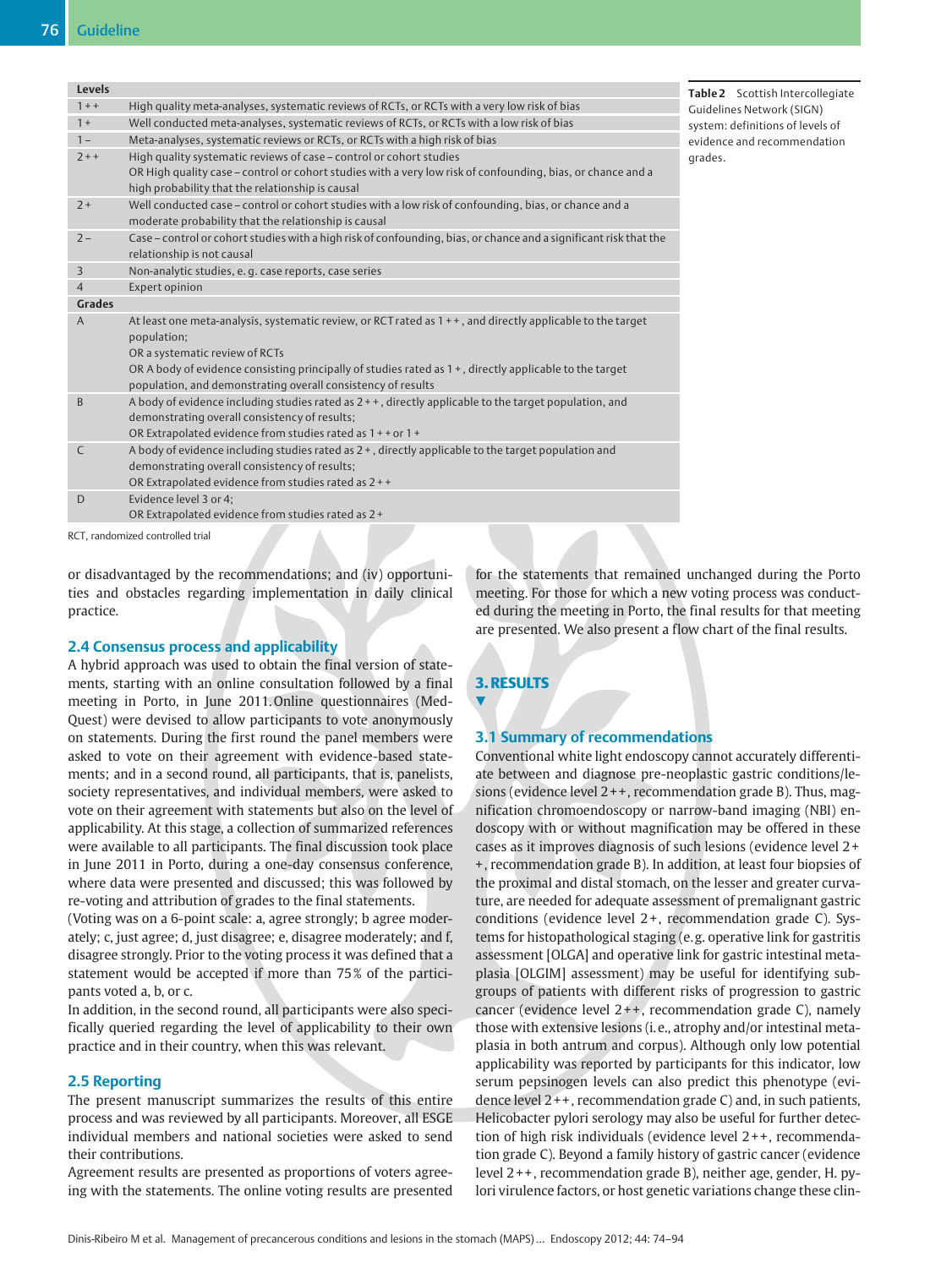

Fig. 1 Summary of proposed management for patients with atrophic gastritis, gastric intestinal metaplasia and gastric epithelial dysplasia. \*The further management is not covered by this guideline.

ical recommendations (evidence level 4, recommendation grade D). Patients with extensive atrophy and/or extensive intestinal metaplasia should be offered endoscopic surveillance (evidence level 2++, recommendation grade B) every 3 years (evidence level 4, recommendation grade D). Further studies are needed however, to accurately estimate the cost–effectiveness of such an approach (evidence level 1, recommendation grade B). Patients with mild to moderate atrophy/intestinal metaplasia only in antrum do not need follow-up (evidence level 4, recommendation grade D). If H. pylori infection is present, eradication should be offered to prevent high grade dysplasia or carcinoma (evidence level 1 +, recommendation grade B). Currently, the use of cyclooxygenase-2 (COX-2) inhibitors or the use of dietary supplementation with antioxidants (ascorbic acid and beta-carotene) are not endorsed as approaches to decrease the risk of progression of gastric precancerous lesions (evidence level 1 + , recommendation grade B). Patients with dysplasia without a visible endoscopic lesion should be closely followed up, either immediately and 6 to 12 months thereafter, or within 12 months ( evidence level 2 + , recommendation grade C), respectively, for those with high grade or low grade dysplasia. Those with dysplasia or cancer within an endoscopically visible lesion should undergo staging and resection.

A flow chart for the proposed management of patients with atrophic gastritis, gastric intestinal metaplasia, or gastric epithelial dysplasia is shown in  $\circ$  Fig. 1.

# 3.2 Definitions and outcomes to prevent 3.2.1 Gastric carcinogenesis

- 1. Patients with chronic atrophic gastritis or intestinal metaplasia should be considered to be at higher risk for gastric adenocarcinoma. (Agree 96% [vote: a, 68%; b, 18%; c, 10%; d, 2%; e, 2%])
- 2. High grade dysplasia and invasive carcinoma should be regarded as the outcomes to be prevented when patients with chronic atrophic gastritis or intestinal metaplasia are managed. (Agree 96 % [vote: a, 72 %; b, 14 %; c, 10 %; d, 4 %])
- 3. Patients with endoscopically visible high grade dysplasia or carcinoma should undergo staging and adequate management. (Agree 100% [vote: a, 94%; b, 2%; c, 4%])

In most instances, the development of so-called "intestinal" gastric adenocarcinoma represents the culmination of an inflammation–metaplasia–dysplasia–carcinoma sequence, known as the Correa cascade of multistep gastric carcinogenesis, where a progression may occur from normal mucosa through chronic nonatrophic gastritis ( $\bullet$  Fig. 2a,b), atrophic gastritis ( $\bullet$  Fig. 2c,d), and intestinal metaplasia ( $\bullet$  Fig. 2e, f), to dysplasia ( $\bullet$  Fig. 2g) and carcinoma  $[6-8]$ . This model has been consistently confirmed in different studies [9, 10].

# 3.2.2 Precancerous conditions

Mucosal gastric atrophy and intestinal metaplasia confer a high risk for the development of gastric cancer as they constitute the background in which dysplasia and intestinal-type gastric adenocarcinoma develop [7, 11–13]. Thus, chronic atrophic gastritis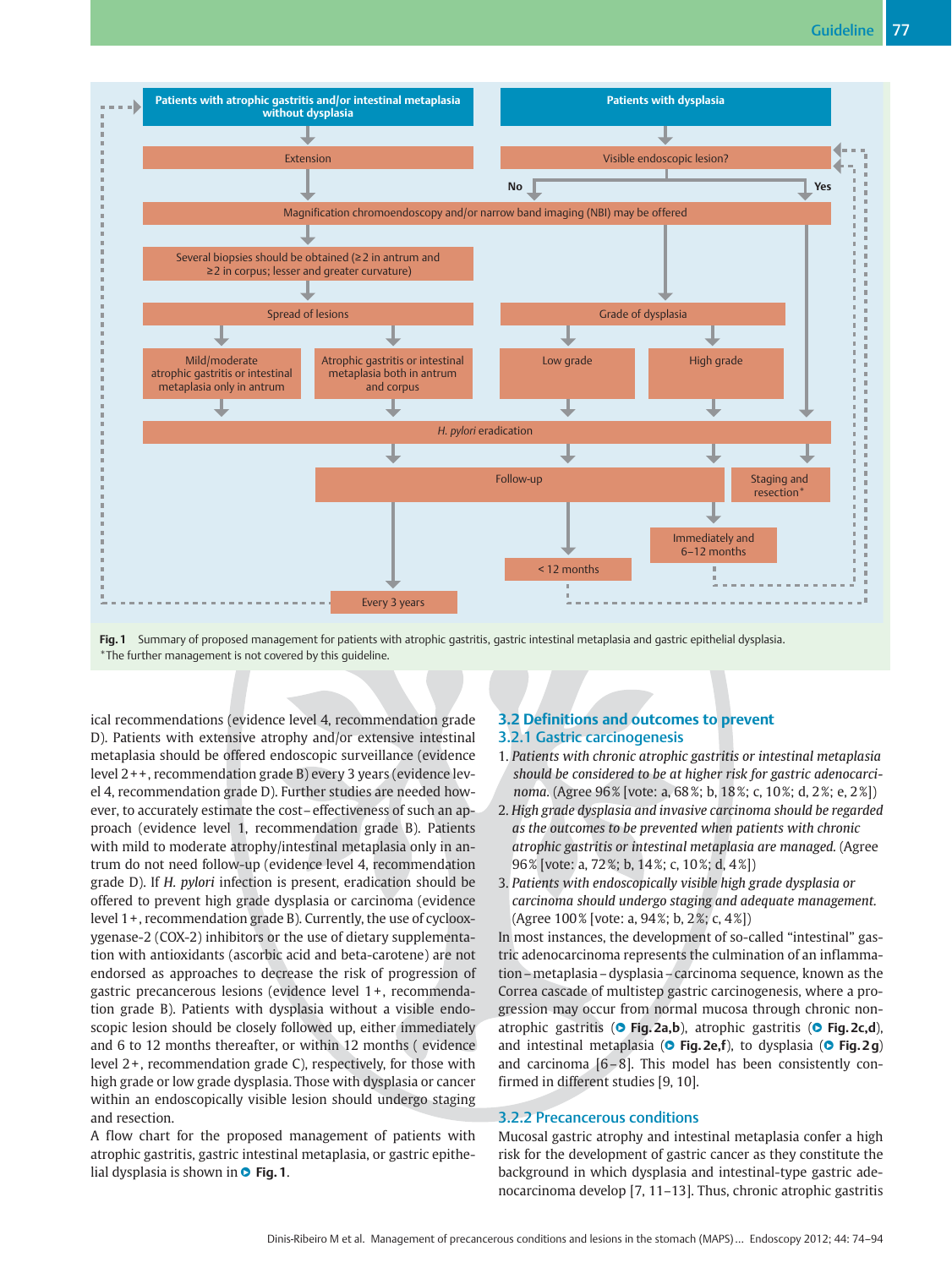

Fig. 2 Morphologic changes in gastric mucosa during gastric carcinogenesis. **a.b** Non-atrophic gastritis, without gland atrophy and/or intestinal metaplasia: (a) antrum (hematoxylin and eosin [H&E], ×40); (**b**) corpus (H&E, ×100). **c,d** Moderate atrophy of deep antral glands (gland loss between 30% and 60%), without intestinal metaplasia: (c) H&E staining, ×40; (**d**) Periodic acid - Schiff (PAS) alcian blue staining, × 40, highlighting gland loss and a single focus of intestinal metaplasia in the superficial part of the gastric mucosa. e,f Severe atrophy of antral mucosa, with loss of more than 60% of original mucous-secreting glands, replaced by intestinal metaplasia: (e) H&E, × 40; (f) PAS– alcian blue,  $\times$  40.  $q,h$  Dysplasia and intramucosal carcinoma: (g) low grade (left) and high grade (right) dysplasia (H&E, × 100); (h) intramucosal carcinoma (H&E, × 200).

and intestinal metaplasia are considered to be precancerous conditions.

Chronic atrophic gastritis should be diagnosed and graded on the basis of the presence of chronic inflammatory cells, including lymphocytes and plasma cells that expand the lamina propria, and the disappearance of the normal glands [14–16]. In the gastric body/fundus this is associated with a loss of specialized cells and thus a reduction of gastric secretory functions. The severity of gland loss (atrophy) should be graded although inter- and intraobserver agreement are both poor.

Individuals may develop different phenotypes of chronic gastritis due to different genetic profiles and environmental exposure:

- ▶ Cases of inflammatory changes limited to the antrum and without gland atrophy and/or intestinal metaplasia are defined as diffuse antral gastritis.
- $\triangleright$  Cases of gland atrophy and/or intestinal metaplasia distributed multifocally including the lesser curvature of the corpus and fundus, are defined as multifocal atrophic gastritis. This phenotype may be described as "extensive," whereas the term "marked" is used to define a severity grade at a particular site.

The overall background changes in the stomach should therefore be described in terms of the severity and distribution of any premalignant conditions/lesions. Several classification schemes have been developed for chronic gastritis and preneoplastic changes. At present, the updated Sydney System is generally used both in clinical practice and in research, combining topographic, morphological, and etiological information in reporting systems designed to include both grading and staging of gastritis. In addition, the systems known as OLGA (operative link for gastritis assessment), and OLGIM (operative link on gastric intestinal metaplasia) assessment have been proposed for staging of gastritis (see below). However, most classifications are still difficult to use in clinical practice, and when applied they have the disadvantage of considerable inter- and intraobserver variation.

Nevertheless, these systems seem to be more relevant and easy to apply than subtyping of intestinal metaplasia. Intestinal metaplasia may be classified as "complete" or "incomplete." Complete intestinal metaplasia ("small-intestinal" or type I) displays goblet and absorptive cells, decreased expression of gastric mucins (MUC1, MUC5AC, and MUC6), and expression of MUC2, an intes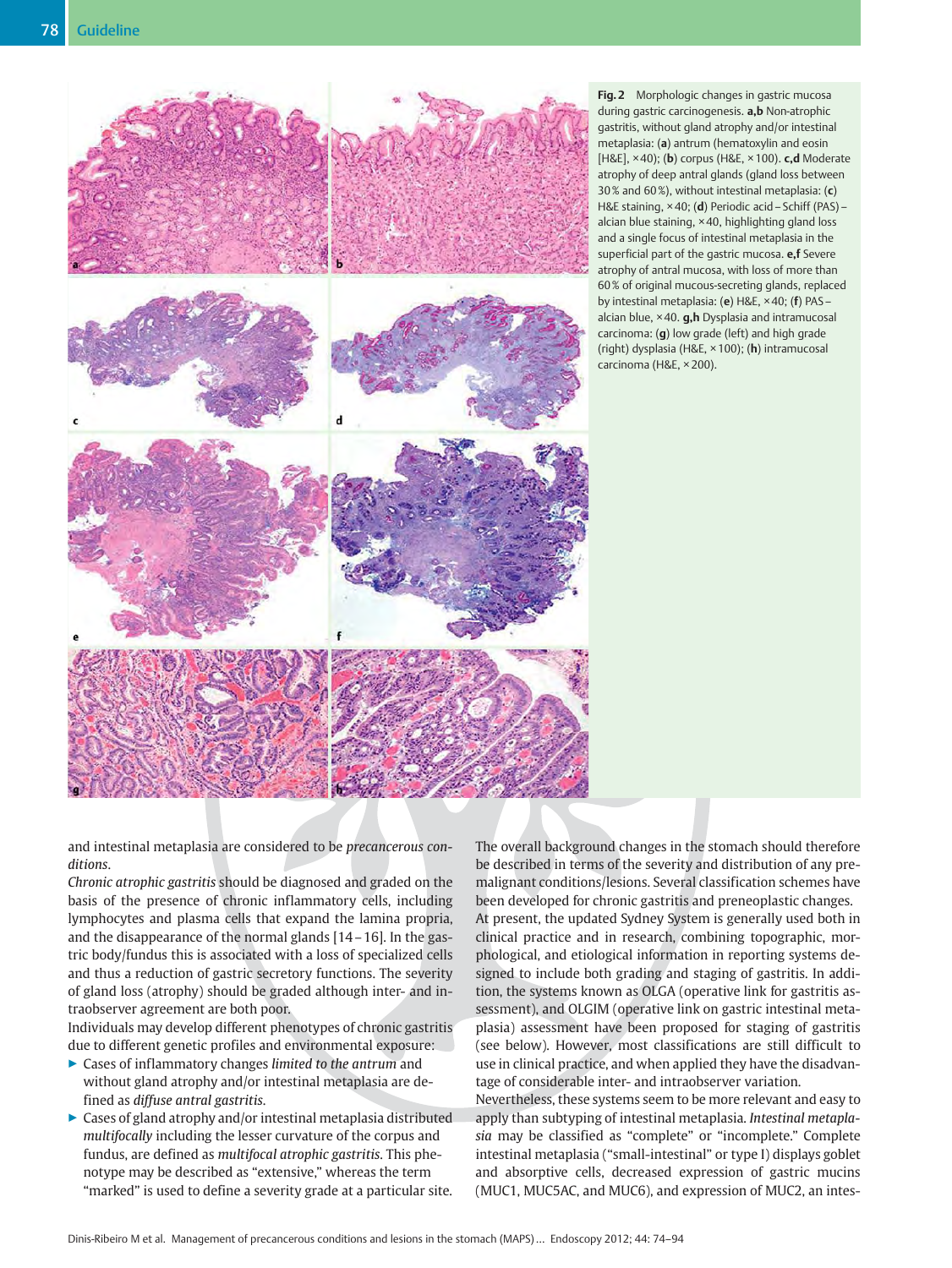tinal mucin. Incomplete intestinal metaplasia ("enterocolic" or type IIA/II, and "colonic" or type IIB/III), displays goblet and columnar non-absorptive cells [17–20], in which gastric mucins (MUC1, MUC5AC, and MUC6) are coexpressed with MUC2 [17– 20]. In Filipe's classification the typing of intestinal metaplasia (types I, II, and III) was based on the detection of sialomucin and sulphomucin by high iron diamine–alcian blue staining (this approach was discontinued due to toxicity of the reagents). Currently used classifications also take into consideration the presence of Paneth cells (complete metaplasia) or crescent architecture changes, dedifferentiation, and degree of absence of Paneth cells (incomplete metaplasia), as well as the pattern and type of mucin expression [20]. Moreover, some studies indicate a positive correlation between the degree of incomplete intestinal metaplasia and the extent of intestinal metaplasia. However, the use of immunohistochemistry or other special techniques in order to subtype intestinal metaplasia is not widespread in routine diagnostics.

Recently, another pattern of metaplasia, termed spasmolytic polypeptide-expressing metaplasia (SPEM), has been described. This is characterized by the expression of the TFF2 spasmolytic polypeptide that is associated with oxyntic atrophy. SPEM, which characteristically develops in the gastric body and fundus, appears to share some characteristics with pseudopyloric metaplasia, has a strong association with chronic infection with Helicobacter pylori and with gastric adenocarcinoma, and may represent another pathway to gastric neoplasia [21]. At present identification of SPEM is considered an investigational parameter.

#### 3.2.3 Precancerous lesions

Gastric dysplasia represents the penultimate stage of the gastric carcinogenesis sequence, is defined as histologically unequivocal neoplastic epithelium without evidence of tissue invasion, and is thus a direct neoplastic precancerous lesion [22]. It is characterized by cellular atypia reflective of abnormal differentiation, and disorganized glandular architecture [23–26]. Correct diagnosis and grading of dysplasia are critical, because they predict both the risk of malignant transformation and the risk of metachronous gastric cancer. In fact, the reported progression rates of dysplasia to gastric cancer vary greatly, from 0% to 73% per year [27–48]. These variations can probably be explained by diverse factors such as differences in study design and populations under study and also differences in definitions and assessment of gastric dysplasia.

There are well-known differences between Japanese and European/North American pathologists in categorizing gastric dysplasia that in some classifications is designated as intraepithelial neoplasia. For instance, in Japan, noninvasive intramucosal neoplastic lesions with high grade cellular and architectural atypia are termed "non-invasive intramucosal carcinoma," whereas the same lesions are diagnosed as high grade dysplasia by most pathologists in the West [49,50].

In an attempt to resolve this issue, several proposals have been made regarding the terminology for the morphological spectrum of lesions, including the Padova and Vienna classifications and more recently, the World Health Organization (WHO) classification.

The WHO recently reiterated the classification of dysplasia/intraepithelial neoplasia. Acknowledging the widespread use of both "dysplasia" and "intraepithelial neoplasia" (IEN), it uses these terms as synonymous (in this paper, dysplasia is the term that will be used from now on). According to the current WHO

classification [51], the following diagnostic categories should thus be considered:

- 1. Negative for intraepithelial neoplasia/dysplasia
- 2. Indefinite for intraepithelial neoplasia/dysplasia
- 3. Low grade intraepithelial neoplasia/dysplasia
- 4. High grade intraepithelial neoplasia/dysplasia
- 5. Intramucosal invasive neoplasia/intramucosal carcinoma.

In the stomach, and as far as the present guidelines are concerned, category 1, negative for intraepithelial neoplasia/dysplasia, includes chronic atrophic gastritis and intestinal metaplasia. Where there is doubt as to whether a lesion is neoplastic or nonneoplastic (i. e. reactive or regenerative), particularly in small biopsies exhibiting inflammation, the diagnosis should be indefinite for intraepithelial neoplasia/dysplasia. In such cases, the dilemma is usually solved by cutting deeper levels, by obtaining additional biopsies, or after correcting for possible etiologies.

Intraepithelial neoplasia/dysplasia comprises unequivocally epithelial neoplastic proliferations characterized by variable cellular and architectural atypia, but without convincing evidence of invasion. Low grade intraepithelial neoplasia/dysplasia shows minimal architectural disarray and only mild-to-moderate cytological atypia. The nuclei are elongated, polarized, and basally located, and mitotic activity is mild-to-moderate ( $\circ$  Fig. 2q, left). High grade intraepithelial neoplasia/dysplasia comprises neoplastic cells that are usually cuboidal, rather than columnar, with a high nucleus-to-cytoplasm ratio, prominent amphophilic nucleoli, more pronounced architectural disarray, and numerous mitoses, which can be atypical. Importantly, the nuclei frequently extend into the luminal aspect of the cell, and nuclear polarity is usually lost ( $\bullet$  Fig. 2g, right). Most patients harboring lesions classified as high grade dysplasia are at high risk for either synchronous invasive carcinoma or its rapid development [34] (see below).

Intramucosal invasive neoplasia/intramucosal carcinoma defines carcinomas that invade the lamina propria and are distinguished from intraepithelial neoplasia/dysplasia not only by desmoplastic changes that can be minimal or absent, but also by distinct structural anomalies, such as marked glandular crowding, excessive branching, budding, and fused or cribriforming glands (**O** Fig. 2h). The diagnosis of intramucosal carcinoma indicates that there is an increased risk of lymphatic invasion and lymphnode metastasis. However, endoscopic techniques allow treatment without open surgery, particularly for lesions ≤2 cm in size and for those that are well differentiated with no lymphatic invasion. Guidelines for endoscopic treatment of gastric adenocarcinoma are beyond the scope of this manuscript.

# 3.3 Diagnosis and staging

## 3.3.1 Endoscopy

- 4. Conventional white light endoscopy cannot accurately differentiate and diagnose pre-neoplastic gastric conditions. (evidence level2 + +, recommendation grade B). (Agree 94% [vote: a,  $46\%$ ; b,  $24\%$ ; c,  $24\%$ ; d,  $4\%$ ; e,  $2\%$ ])
- 5. Magnification chromoendoscopy and narrow band imaging (NBI), with or without magnification, improve the diagnosis of gastric preneoplastic conditions/lesions (evidence level 2 + + , recommendation grade B). (Agree 98% [vote: a, 47%; b, 27%; c,  $24\%$ ; d,  $2\%$ ] 83% of voters stated that they would apply this statement; 67 % of those representing national societies mentioned that it would also be applicable (63 %) or widely applicable  $(4\%)$  in their countries.)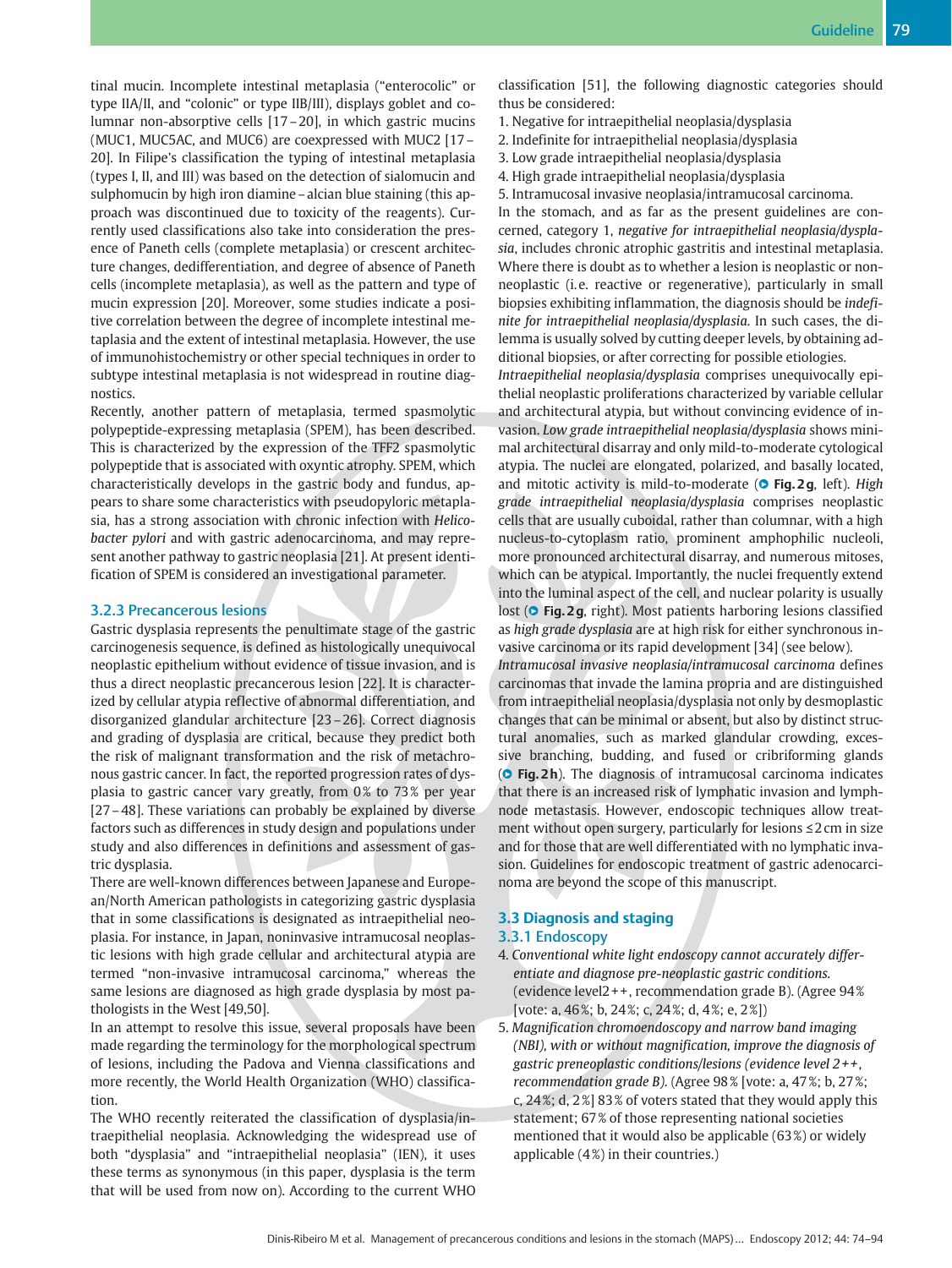6. Within this context, diagnostic upper gastrointestinal endoscopy should include gastric biopsies sampling (evidence level 4, recommendation grade D). (Agree 93% [vote: a, 66%; b, 18%; c, 9 %; d, 7 %])

Some studies have evaluated whether conventional white light (WL) endoscopy can reliably distinguish Helicobacter pylori gastritis and gastric preneoplastic lesions from normal mucosa. In a pioneer study Atkins & Benedict concluded that correlation between endoscopy and histology was poor [52]. This was confirmed in a subsequent prospective study, where Bah et al. concluded that it is not possible to reliably diagnose H. pylori gastritis with endoscopy alone [53]. Antral nodularity appears to be the only endoscopic sign with a high positive predictive value (> 90 %) for H. pylori infection; however, it is, except in children, only present in a minority of patients with H. pylori gastritis [53–56]. Absence of rugae and presence of visible vessels in the gastric mucosa predict severe atrophy but with a relatively low sensitivity [57]. Intestinal metaplasia may appear as thin, white mucosal deposits [58]; however, the value of this or other endoscopic signs for the diagnosis of intestinal metaplasia remains unestablished. Taken together, these studies show that conventional endoscopy cannot reliably diagnose H. pylori gastritis, atrophy, or intestinal metaplasia [52, 54–58].

There is inconsistent evidence that new high resolution endoscopes are more reliable. Some studies show low accuracy for the diagnosis of gastric mucosal inflammation, atrophy and metaplasia, particularly with patients aged below 50 years and in particular when they have mild atrophy or metaplasia [59], but others suggest a good accuracy [60]. In addition to low accuracy, endoscopy findings were associated with low reproducibility [61] and therefore current evidence suggests that conventional endoscopy cannot be relied upon to correctly identify patients with atrophy or intestinal metaplasia.

Studies have suggested that chromoendoscopy, particularly with magnification, helps to identify lesions of intestinal metaplasia and dysplasia. Dinis-Ribeiro et al. proposed a classification for the diagnosis of these lesions that was reproducible and highly accurate [62]. The accuracy and reproducibility of this chromoendoscopy classification with methylene blue was maintained when it was submitted to external validation [63]. Chromoendoscopy using other solutions, such as indigo carmine, acetic acid, or hematoxylin, was also associated with high accuracy for the diagnosis of these lesions, particularly for dysplasia [64], [65]. Tanaka et al. reported that that the use of acetic acid was superior to that of indigo carmine [65].

However, high resolution magnifying endoscopy without chromoendoscopy also appears superior to standard endoscopy, allowing great accuracy for the diagnosis of H. pylori gastritis, intestinal metaplasia, and dysplasia [66–67]. No comparative study of magnification with or without chromoendoscopy has been made for the diagnosis of these lesions, despite the suggestion of Tanaka et al. that enhanced magnification chromoendoscopy with acetic acid is superior to conventional magnification endoscopy and indigo carmine chromoendoscopy [65].

So, current evidence suggests that magnification chromoendoscopy (MCE) improves accuracy for the detection of preneoplastic gastric lesions. However, this technique lengthens the time of the endoscopic procedure and adds to the workload of gastroenterology departments. Besides, patient tolerance, even with sedation, may be compromised. Taking all these considerations together, routine performance of MCE cannot be recommended, and its use should be restricted to centers experienced in this technique. The recent technology of narrow band imaging (NBI) has been found to have good sensitivity and specificity for the diagnosis of gastric lesions [68–77]. However, there is no agreement on which NBI patterns are associated with gastric precancerous lesions. The NBI classification systems varied between studies, there was no external validation, and reproducibility was seldom evaluated. Only two studies used NBI without magnification [76, 77]. The latter method, which could be applied in routine clinical practice in contrast to magnification-NBI which is not practicable in an everyday clinical setting, requires some level of expertise and a type of scope that is available in only a few centers. Nevertheless, this indicates that NBI may be useful for the identification of different gastric lesions. However, before this technology can be endorsed, a simple classification system will have to be agreed upon and independently validated in a large prospective multicenter study.

It follows that the best available endoscopic method should be offered to individual patients, but, within the context of optimal identification of patients with precancerous conditions, diagnostic upper gastrointestinal endoscopy should include sampling with gastric biopsies.

## 3.3.2 Biopsy sampling

- 7. Atrophic gastritis and intestinal metaplasia are often unevenly distributed throughout the stomach. For adequate staging and grading of gastric precancerous conditions, at least four nontargeted biopsies of two topographic sites (at the lesser and greater curvature, from both the antrum and the corpus) should be taken and clearly labelled in separate vials; additional target biopsies of lesions should be taken (evidence level 2 + , recommendation grade C). (Agree 100 % [vote: a, 61 %; b, 25 %; c, 14 %]; 90 % of voters stated that they would apply this statement; 80 % of those representing national societies mentioned that it would also be applicable [60 %] or widely applicable [20 %] in their countries.)
- 8. Systems for histopathological staging (e. g. operative link for gastritis assessment [OLGA] and operative link for gastric intestinal metaplasia [OLGIM] assessment) may be useful for categorization of risk of progression to gastric cancer (evidence level 2 + + , recommendation grade C). (Agree 98 % [vote: a, 39 %; b, 41 %; c, 18 %; e, 2 %]; 90 % of voters stated that they would apply this statement; 70 % of those representing national societies mentioned that it would also be applicable in their countries.)

Biopsy specimens of the stomach are essential to the establishment and grading of preneoplastic gastric lesions. The updated Sydney System is the most widely accepted for classification and grading of gastritis [14]. The system was primarily designed to provide standardization for reporting of gastric biopsies. The updated version recommended five biopsies, two from the antrum (3 cm from the pylorus, greater and lesser curvatures), one from the incisura, and two from the corpus (one from the lesser curvature, 4 cm proximal to the incisura, and one from the middle of the greater curvature); these sites were arbitrarily chosen. Although this biopsy protocol generally correctly establishes H. pylori status and chronic gastritis, the number of biopsies is controversial with regard to adequate staging of premalignant gastric lesions, mainly because of the multifocal nature of these lesions [78–82]. This multifocal nature affects their detectability, in turn affecting decisions regarding the patient's therapy or future surveillance [1, 6].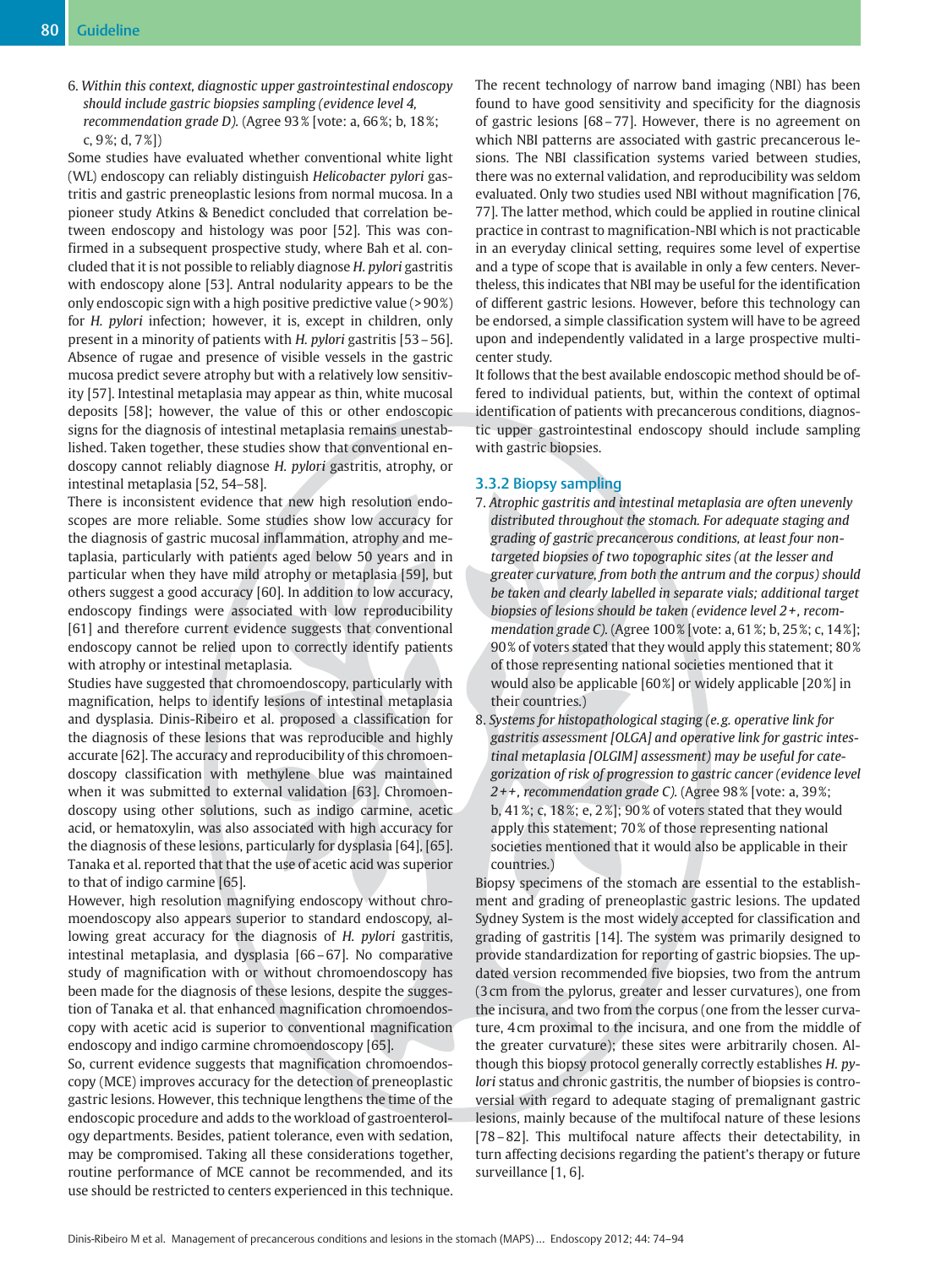Five good quality studies [78–80, 39, 84], in different population settings, addressed the number of biopsies needed for a precise grading of gastritis and intestinal metaplasia. El-Zimaity & Graham [80] concluded that the biopsy protocol recommended by the Sydney System underestimated the presence of intestinal metaplasia and could identify corpus atrophy only when it was extensive; these authors recommended a minimum of eight biopsies. On the other hand, Guarner et al. [79] concluded that the Sydney recommendations for biopsy sites and number were sensitive for identification of H. pylori infection and preneoplastic lesions (in geographic areas with a high prevalence of gastric cancer). The additional value of biopsies from the incisura angularis is unclear and remains insufficiently established. Although this location is considered to be an area of early onset of atrophic–metaplastic transformation [85, 86], other studies reported that additional incisura biopsies added little information to those obtained from antrum and corpus [78, 83]. On the other hand, deVries et al. [84] in a multicenter study, in a low gastric cancer risk population, evaluated the yield from endoscopic surveillance of premalignant gastric lesions, by standardized biopsy protocols with 12 non-targeted and additional targeted biopsies, in 112 patients with a previous histologically confirmed diagnosis of intestinal metaplasia or dysplasia. The highest prevalence of premalignant lesions was found in the incisura (40%), followed by the antrum (35 %) and lesser curvature of the corpus (33 %). The nontargeted lesser curvature biopsies had a higher yield compared with those from the greater curvature of the corpus. A biopsy protocol consisting of seven non-targeted biopsies (3 antrum, 1 incisura, 3 from corpus, with 1 from the greater and 2 from the lesser curvature) was able to diagnose intestinal metaplasia in 97 % of cases and all cases of dysplasia or cancer. Moreover, despite the low number of cases of gastric dysplasia in this study, it was shown that non-targeted biopsies were important for diagnosing dysplasia or even cancer.

The variability of sampling methods and results obtained is related to the prevalence of premalignant lesions in the studied population. Fewer biopsies are needed for accurate diagnosis and staging in high risk populations where the extent of the lesions is higher [83, 87, 88]. Even when extensive biopsy protocols are used, the inevitable sampling errors may affect the identification of the premalignant lesions which are frequently patchy [14, 80, 89, 90] and can be missed on follow-up [91]. However, the greater the extent of the lesion, the more likely it is to be found with regular biopsy sampling.

Although the Sydney system and its updated version [14] have contributed to uniformity of reporting of gastric preneoplastic lesions, they are not intended to be gastric cancer risk prediction tools. The aim of the recently established OLGA staging system (operative link for gastritis assessment) is to translate the histopathological data into a standardized report, with information on the gastric condition (topography and extent of the atrophic changes) and subgrouping of patients by cancer risk [92, 93]. Initially, two cross-sectional validation studies concluded that OLGA provides relevant clinical information, with identification of a subpopulation of patients (OLGA stage III/IV) with gastric premalignant lesions with high risk for gastric cancer and thus potentially eligible for surveillance of these lesions [94, 95]. Recently Rugge et al. [96] described a cohort of patients with premalignant gastric conditions/lesions followed for 12 years. Only two patients with OLGA grade III/IV developed invasive neoplasias ( $P = 0.001$ ; relative risk [RR] = 18.56). Because the OLGA system is based on the severity and extent of atrophy, a condition

with low interobserver agreement [14, 97], Capelle et al. [98] introduced a modified system based on intestinal metaplasia, OL-GIM (operative link for gastric intestinal metaplasia), with which there is a high level of interobserver concordance [99]. The agreement between pathologists was moderate for atrophy  $(k= 0.6)$ and higher for intestinal metaplasia  $(k= 0.9)$ . Application of the OLGIM assessment was associated with categorization of fewer patients into the high risk stages III and IV. This has at least in theory the additional advantage that use of the OLGIM system would select a smaller population for whom surveillance would need to be considered. More studies on feasibility and reproducibility in different epidemiological contexts are needed to validate these classification systems [94].

Amongst these data, we have two good quality studies [96, 98] suggesting that for the identification of patients with severe atrophic changes, namely extensive atrophy and/or intestinal metaplasia, which identify patients at risk for dysplasia and/or cancer, biopsies should be taken in the corpus. In addition, other good quality case–control studies provided different conclusions, suggesting a minimum of 4 and a maximum of 8 biopsies for adequate staging and/or surveillance [78–80, 83, 84].

On this basis, the panel concluded that one should sample at least 2 biopsies from the antrum (greater and lesser curvature) and 2 biopsies from the corpus (greater and lesser curvature) to identify patients with atrophy and/or intestinal metaplasia. Biopsy samples should be submitted for pathological examination in different vials labelled according to the site of the sampling [14], [94].

## 3.3.3 Noninvasive assessment

- 9. Serum pepsinogen levels can predict extensive atrophic gastritis (evidence level  $2 + +$ , recommendation grade C). (Agree 92% [vote: a, 30 %; b, 28 %; c, 34 %; d, 4 %; e, 4 %]; 68 % of voters stated that they would apply this statement; only 50% of those representing national societies mentioned that it would be applicable in their countries.)
- 10. In patients with low pepsinogen test levels, Helicobacter pylori serology may be useful for further detection of high risk individuals (evidence level  $2++$ , recommendation grade C). (Agree 76 % [vote: a, 26 %; b, 10 %; c, 40 %; d, 18 %; e, 4 %; f, 2 %]; 77 % of voters stated that they would apply this statement; 80 % of those representing national societies mentioned that it would also be applicable [70 %] or widely applicable [10 %] in their countries.)

Serum pepsinogens (PGs) are related to atrophic changes in gastric mucosa and consist of two types: PGI, which is mainly secreted by the fundic mucosa, and PGII secreted by chief cells but also by the pyloric glands and the proximal duodenal mucosa. Inflammation of the gastric mucosa leads to an increase in both PGI and PGII serum levels, usually with a more marked increase of PGII and thus a decrease in the PGI/II ratio. With the development of atrophy and loss of specialized cells, both PGI and PGII may decrease, but PGI usually shows a more marked decrease than PGII, thus there is a further decline in the PGI/II ratio (see review by Kuipers EJ: "In through the out door: serology for atrophic gastritis," Eur J Gastroenterol Hepatol 2003: 877–879). Thus, a low PGI level, a low PGI/II ratio, or both, are good indicators of atrophic changes in the gastric mucosa.

Many studies have been conducted that compare the levels of the serum pepsinogens with the features of the gastric mucosa as characterized by endoscopy with biopsies, in different countries and populations and using several different cutoff values. The re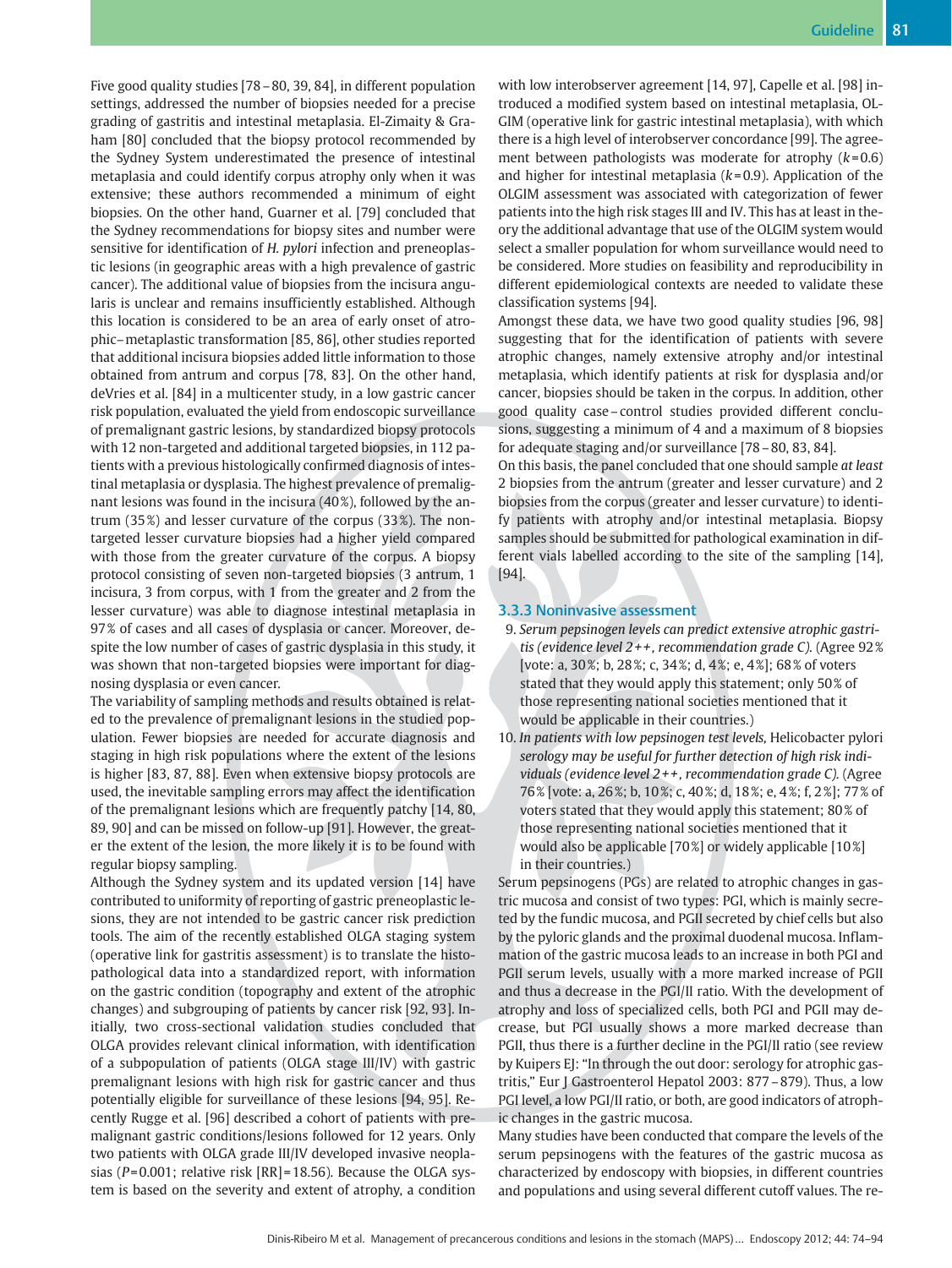porting of results in terms of sensitivities and specificities but also as differences in serum pepsinogen mean levels, as correlations, or as odds ratios, makes it difficult to compare or generalize studies.

In a meta-analysis published in 2004, Dinis-Ribeiro et al. [100] combined 42 studies that included 27 population studies (296 553 patients) and 15 selected-population studies (4385 patients), and looked for the best cutoff for dysplasia diagnosis. A combination of PGI < 50 ng/mL and a PGI/PGII ratio 3.0 provided the best results, with a sensitivity of 65 %, a specificity of 74 %–85 % and a negative predictive value > 95 %. Most of the studies comparing serum pepsinogen levels with the histological assessment of the gastric mucosa were cross-sectional studies, from screening populations to selected high risk patients. Usually in these studies the gastroenterologist and the pathologist were blinded to each other's findings and both tests were done simultaneously.

When the study outcome was the extent of atrophy of the gastric corpus, values ranged between sensitivities of 9.4 % to 92.3 % and specificities of 9.9% to 100% [101 – 119], but other methods of reporting results found statistically significantly lower mean values of serum pepsinogen in extensive atrophic gastritis [105, 110, 120-123], significant correlations between atrophy extent and serum pepsinogen values [101, 124, 125], or significant odds/ likelihood ratios for progression of atrophy to the corpus [112, 126, 127].

When the study outcome was the presence or extent of intestinal metaplasia, results presented sensitivity values of 15 %–75 % and specificity values of 92.2 %–97.8 % [102, 115, 128], or significant odds ratios [126, 127, 129].

When the study outcome was dysplasia/gastric cancer, some well-designed cohort studies were found reporting large numbers of patients followed-up for many years, together with several other case series reports or case–control studies.

The best evidence on the risk associated with premalignant gastric lesions comes from well-designed cohort studies, preferably with long follow-up times, including a large number of patients, and with small numbers lost to follow-up.At least six cohort studies fulfilling these criteria have been published to date. Watabe et al. [130] conducted a cohort study of 6983 patients for 4.7 years and found that H. pylori-positive patients with a PGI < 70 ng/mL and a PGI/II ratio < 3.0 had a hazard ratio (HR) for gastric cancer of 6.0 (95% confidence intervals [95%CI] 2.4-14.5); in H. pylori-negative patients with the same pepsinogen profile the HR increased to 8.2 (3.2–21.5). Yamaji et al. [131], in a study with 6158 patients followed for 4.7 years, found an HR of 6.2 (2.9–13.0), whilst Yanaoka et al. [132, 133], in 5209 patients followed for 10 years, obtained a HR of 2.77 (1.46– 5.26). Ohata et al. [134] studied a cohort of 4655 patients for 7.7 years after collecting serum for pepsinogen and H. pylori antibodies; they concluded that in patients who were H. pylori-positive, with chronic atrophic gastritis by pepsinogen definition, the HR was 14.85 (1.96–107.7), whilst for patients who were H. pylori-negative with severe chronic atrophic gastritis the HR increased to 61.85 (5.6–682.64). Oishi et al. [135] followed 2466 patients for 12 years and found that a PGI level < 70 ng/mL with a PGI/II ratio < 3.0 was linked with an HR for gastric cancer of 3.42 (1.92–6.11), and a PGI < 30 ng/mL with a PGI/II ratio < 2.0 related to an HR of 4.43 (2.18–7.82). Finally, Dinis-Ribeiro et al., in a cohort of 100 patients followed for 3 years, found that the combination of incomplete intestinal metaplasia and a PGI/ PGII ratio <3 was significantly associated with progression to

dysplasia, with an HR of 13.9 (1.6–122.1) when compared with patients with only chronic atrophic gastritis or complete intestinal metaplasia [136].

Some of these studies also evaluated the presence of H. pylori and found that the most advanced and severe cases of gastric atrophy judged by the pepsinogen assessment, when combined with a negative H. pylori serology, probably due to a spontaneous disappearance of H. pylori antibody, were associated with an even greater progression to dysplasia and cancer. The values of hazard ratios of severely atrophic H. pylori-negative cases versus less atrophic H. pylori-positive cases were: 8.2 (3.2–21.5) vs. 6.0 in the study of Watabe et al. [130], 131.98 (11.95–1457.36) vs. 2.77 in that of Yanaoka et al. [132,133], and 61.85 (5.6–682.64) vs. 14.85 in that of Ohata et al. [134]. Yamaji et al. also found an increased incidence of gastric cancer, from 0.37 % cases per year for the less atrophic H. pylori-positive cases to 0.53 % cases per year in the severely atrophic H. pylori-negative cases [131].

On the issue of acceptability of examinations to patients, Miki et al. conducted a screening by serum pepsinogen in 101 892 patients. This indicated 21178 endoscopies, of which 13 789 were effectively done (65%): 125 cancers were diagnosed, 80% of them at an early stage [137].

Several case–control studies comparing gastric cancer patients with healthy controls, including a range of 84 to 511 cases per study, found statistically significant odds ratios (ORs) for cancer, ranging from 2.24–12.0 for a PGI level < 50 ng/mL to an OR of 2.78–10.92 for a PGI/PGII ratio < 3 [138–154].

In diagnostic studies, detection of cancer by serum pepsinogen presented sensitivities of 66.7%-84.6% and specificities of 73.5%–81.5 % [155–157], lower mean pepsinogen values compared with non-cancer patients [120, 121, 158], and a positive correlation with lower PGI/PGII ratio values [159]. Comparative studies of serum pepsinogen and gastric X-ray concluded that the positive predictive value was superior for serum pepsinogen (1.4 % vs. 0.8 %) especially before the age of 50 years [160–161]. Nevertheless, it was noted that most studies came from Japan, and that different laboratory methodologies and different population settings may require cutoff adjustment. Therefore, the term "low level of pepsinogens" was preferred over a defined cutoff value.

## 3.3.4 Additional diagnostic factors

- 11. Family history of gastric cancer should be taken into account in the follow-up of precancerous conditions (evidence level  $2++$ , recommendation grade B). (Agree 96 % [vote: a, 58 %; b, 22 %; c, 16%; d, 4%]; 98% voters stated that they would apply this statement; 100 % of those representing national societies mentioned that it would also be applicable [90 %] or widely applicable [10 %] in their countries.)
- 12. Even though diverse studies assessed age, gender, and Helicobacter pylori virulence factors as well as host genetic variations, no clinical recommendations can be made for targeted management based on these factors with regard to diagnosis and surveillance (evidence level 4, recommendation grade D).

(Agree 82 % [vote: a, 42 %; b, 4 %; c, 36 %; d, 14 %; e,2%; f, 2 %]) It has long been recognized that 10 % of cases of gastric cancer exhibit some kind of familial aggregation. Of these, only 1% - 3% are clearly vertically inherited familial syndromes, such as hereditary diffuse gastric gancer [162, 163], Lynch syndrome [164, 165], Peutz – Jeghers syndrome [166, 167], and familial adenomatous polyposis [168], in which the risk of gastric cancer and carcinogenesis is well established. For the remainder, the significance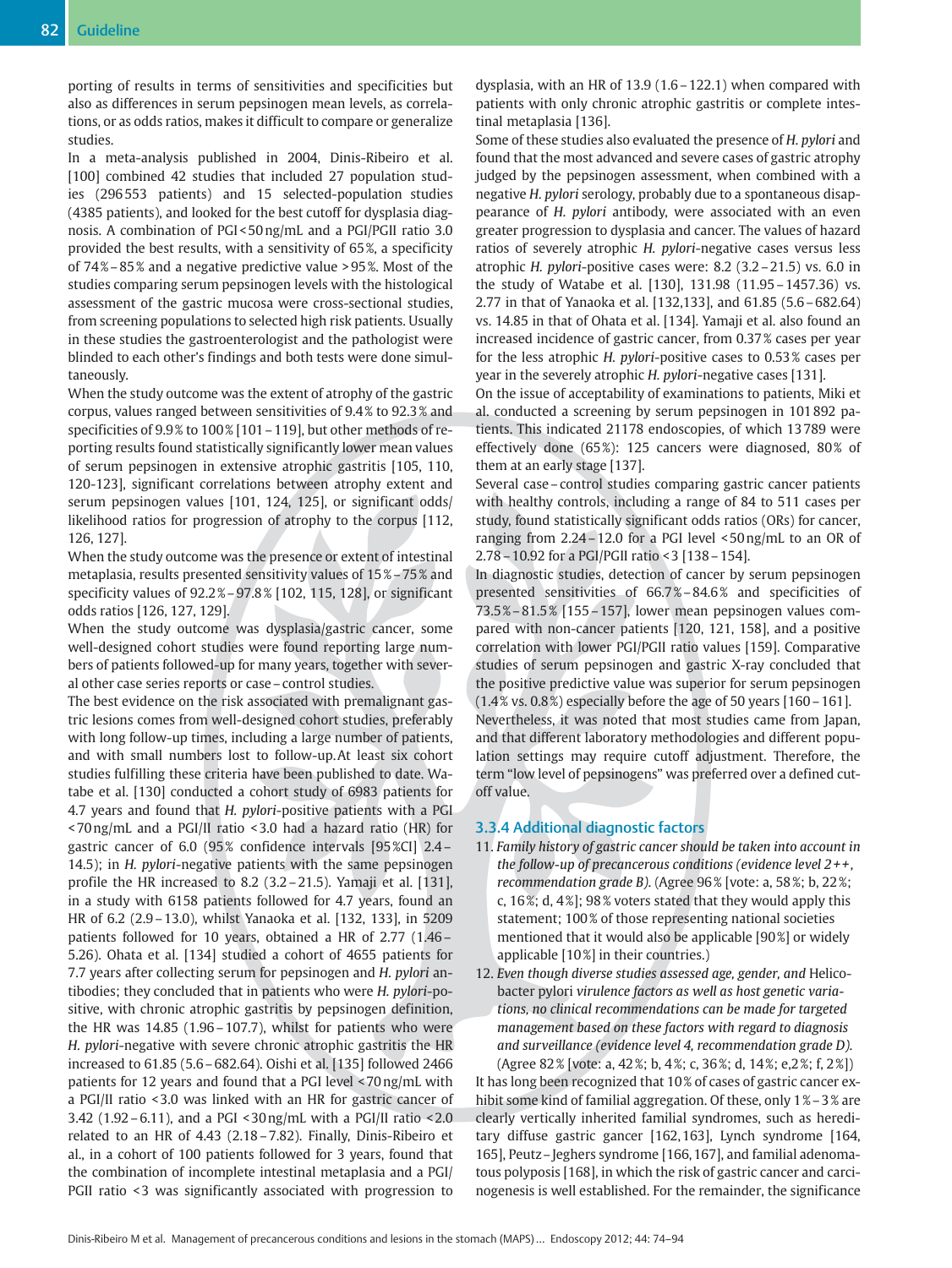of family history and familial clustering of gastric cancer is not clearly determined. Having a first-degree relative with gastric cancer is a risk factor for gastric cancer with an odds ratio (OR) varying from 2 to 10 in relation to geographic region and ethnicity [169]. A large study from Turkey reported an OR of 10.1 for siblings of gastric cancer patients, although these results were not adjusted for environmental factors [170]. Other European (OR 1.8–3.5), American (OR 2.2) and Asian (OR 1.5–9.9) case–control studies consistently provided corroboration that having a family history of gastric cancer is a risk factor [171–178]. Adjustment for environmental factors did not alter the risk. Interestingly, the Lauren intestinal type of gastric cancer was more strongly associated with family history of gastric cancer than the diffuse type [176, 179]. It is believed that this familial clustering of gastric cancer is due to an inherited genetic susceptibility, shared environmental or lifestyle factors, or a combination of these in different populations. A recent meta-analysis [180] of 11 studies addressed Helicobacter pylori infection and prevalence of premalignant conditions/lesions in first-degree relatives of gastric cancer patients. For the total of 1500 cases and 2638 controls, the pooled OR for cases to have H. pylori gastritis was 1.93 (95 % confidence interval [CI] 1.41–2.61), and it was 2.20 (1.27–3.82) for atrophy, and 1.98 (1.36–2.88) for intestinal metaplasia. Altogether, these data show that first-degree relatives of gastric cancer patients have an increased prevalence of H. pylori infection and premalignant conditions/lesions, as well as an increased risk for gastric cancer. To the best of our knowledge, there are no studies aiming to assess whether the premalignant conditions/lesions in relatives of a gastric cancer patient progress more rapidly through the carcinogenic cascade to gastric cancer than similar lesions in matched controls in a general population.

Assuming the gene–environment interaction for gastric cancer, multiple risk factors have been linked to the multistep progression from chronic non-atrophic gastritis to atrophic gastritis, intestinal metaplasia, dysplasia, and finally cancer [6].

H. pylori plays a pivotal role in this progression and has been classified as a type 1 carcinogen in 1994 by the World Health Organization (WHO) [181]. It is believed that the combination of a virulent organism in a genetically susceptible host is associated with more severe chronic inflammation and more rapid progression to gastric cancer, at least for Lauren's intestinal type [182–184]. Different strains of H. pylori vary in their carcinogenic potential, with those containing virulence factor CagA inducing a high degree of inflammation. A meta-analysis of 16 case–control studies showed that among H. pylori-infected individuals, infection with CagA-positive strains further increases the risk for gastric cancer by 1.64 fold [185]. Other bacterial virulence factors, such as the CagA forms encoding multiple EPIYA-C type segments, and strains that harbor VacA signal region type s1 and mid-region m1 [186] have also been related to an increased risk for gastric cancer. Nevertheless there are no studies addressing the clinical usefulness of genotyping H. pylori strains with regard to the management and surveillance of gastric premalignant conditions/lesions.

An immense number of studies have addressed the issue of genes and genetic variations and their implications for gastric carcinogenesis, although their relevance has not always been clear. In the last few years, the role of host genetic interleukin polymorphisms has been widely studied in relation to gastric carcinogenesis. The best characterized are those that play a role in the inflammatory response to H. pylori infection and inflammation of the gastric mucosa, leading to mucosal atrophy and progression

to gastric cancer. These in particular include IL-1B, IL1-receptor antagonist (IL-1RN), IL8, IL10 and TNF-α. Early studies by El-Omar et al. [187] showed an association of gastric cancer risk with the interleukin 1 genotypes IL-1B-511 T, IL-1B-31 T, and the IL1-receptor antagonist type \*2 /\*2, with ORs of 2.5, 2.6 and 3.7 for development of gastric cancer among homozygotic carriers of these alleles compared with non-carriers. Results from other studies were inconsistent because of variations in allele frequencies in different ethnic groups, tumor type and location, H. pylori infection, methodologies, and quality of studies [188,189]. Three powered meta-analyses found an association of IL-1B and IL-1RN\*2 risk in Caucasians but not in Asians [190–192] and another study found a null association in both populations [193]. Another recent meta-analysis [189] found an increased cancer risk for IL-RN\*2 carriers, a risk that was specific to non-Asian populations and for distal cancers; the analysis restricted for high quality studies or H. pylori-positive cases and controls disclosed an association with the carrier and the homozygosity status. Regarding Asian populations, reduced risk was observed with IL-1B-31C carrier status (in high quality studies). Caucasian carriers of TNF-α-308A were found to be at an increased risk for gastric cancer in a recent meta-analysis [194]. At present, the heterogeneity of results makes it difficult to translate them into recommendations for daily clinical practice.

# 3.4 Surveillance

## 3.4.1 Dysplasia

- 13. Patients with low grade dysplasia in the absence of an endoscopically defined lesion should receive follow-up within 1 year after diagnosis. In the presence of an endoscopically defined lesion, endoscopic resection should be considered, to obtain a more accurate histological diagnosis (evidence level 2 + , recommendation grade C). (Agree 98 % [vote: a, 60 %; b, 26 %; c, 13 %; d, 2 %]; 96 % of voters stated that they would apply this statement; 90% of those representing national societies mentioned that it would be applicable [80 %] or widely applicable [10%] in their countries.)
- 14. For patients with high grade dysplasia in the absence of endoscopically defined lesions, immediate endoscopic reassessment with extensive biopsy sampling and surveillance at 6-month to 1–year intervals is indicated (evidence level 2 + , recommendation grade C). (Agree 98 % [vote: a, 69 %; b, 17 %; c, 12 %; d, 2 %]; 100 % of voters stated that they would apply this statement; 100 % of those representing national societies mentioned that it would be applicable [70 %] or widely applicable [30 %] in their countries.)

As mentioned above, differences exist between studies from the West and from Asia in reported progression rate of severe dysplasia. A large prospective study in China included 546 patients with dysplasia: within 5 years of follow-up, progression rates to gastric cancer were 0.6 % per year for mild dysplasia (now generally called low grade dysplasia), and 1.4 % for severe dysplasia (now generally called high grade dysplasia) [32]. The largest Western study included 7,616 patients with mild to moderate dysplasia, and 562 with severe dysplasia: within 5 years' follow-up, the annual incidence of gastric cancer was 0.6 % for mild to moderate dysplasia, and 6 % for severe dysplasia [28].

High grade dysplasia-associated risk. Most patients harboring lesions classified as high grade dysplasia are at high risk for either synchronous invasive carcinoma or its rapid development [34]. In a cohort of patients with premalignant gastric lesions, approximately 25 % of patients with high grade dysplasia received a diag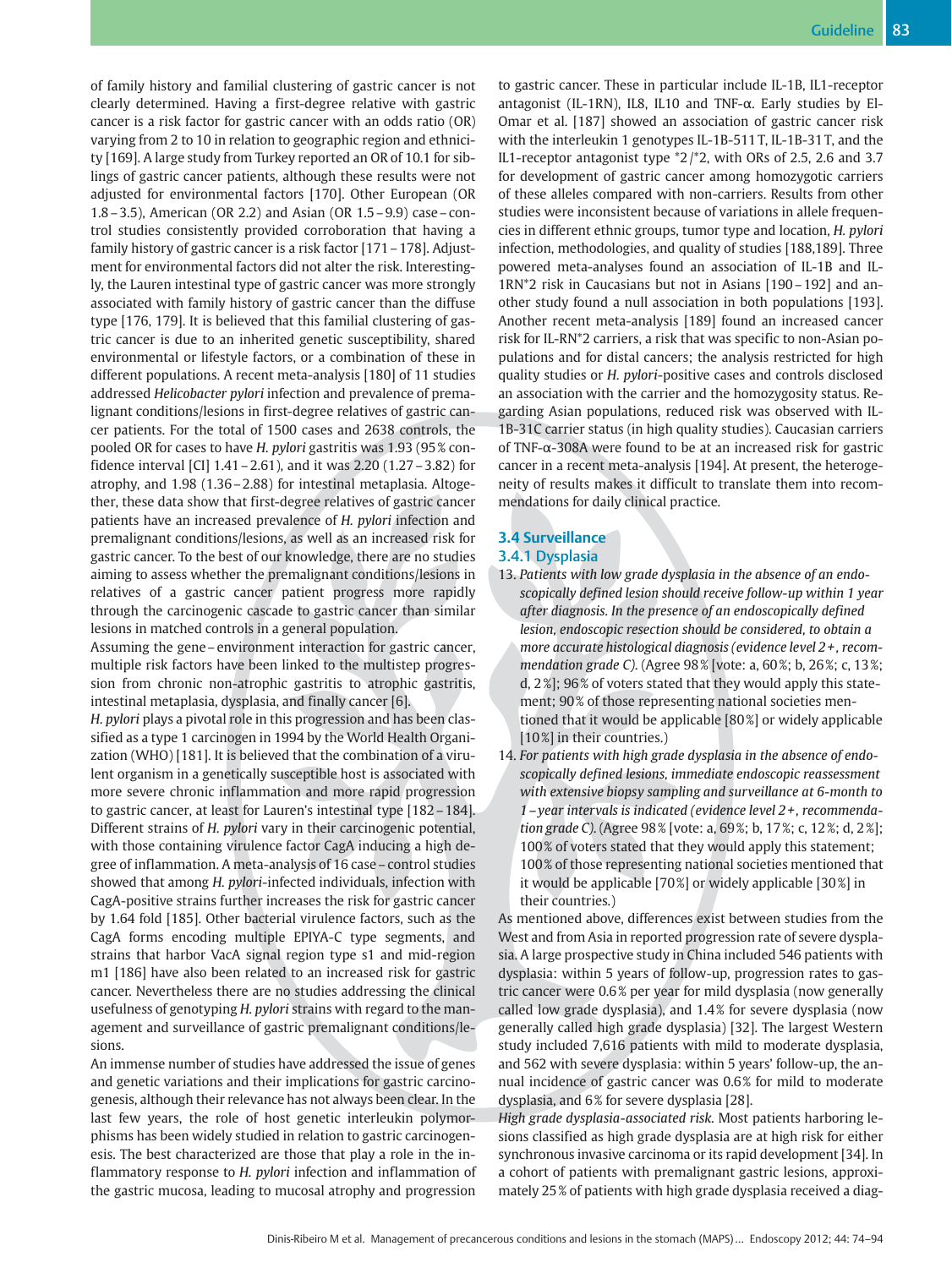nosis of gastric cancer within 1 year of follow-up [28]. This finding implies that thorough endoscopic and histological re-evaluation shortly after initial diagnosis is indicated, and resection needs to be considered in the case of endoscopically defined lesions, either through endoscopy (endoscopic mucosal resection) or surgery [45, 195-197].

Low grade dysplasia-associated risk. Gastric cancer risk in patients with low grade dysplasia is similar to or even considerably higher than the risk of cancer after removal of colonic adenomas, or in patients with Barrett's esophagus, or in those with longstanding inflammatory bowel disease [198–200]. In comparison with patients harboring high grade dysplasia, patients with low grade dysplasia seem to show a smaller risk to progress to invasive carcinoma of 7% (95%CI 6%-8%) [28, 29, 33-37, 42, 43, 45, 201-203].

Thus, at least endoscopic surveillance at regular intervals seems to be indicated, although cost–effectiveness requires further evaluation. When repeated endoscopy with surveillance biopsy sampling confirms the presence of low grade dysplasia, continued surveillance is warranted. When low grade dysplasia cannot be confirmed during re-evaluation endoscopy, it is unclear for how long surveillance should be continued.

Of major importance is the fact that low grade and high grade dysplasia may present as endoscopically visible, depressed or elevated lesions [34, 200], but may also present as minute or flat lesions, that may be isolated or multifocal [7]. Thus, the disappearance of dysplasia or its assumed disappearance, as evaluated by successive current videoendoscopy biopsies during follow-up procedures, does not rule out the possible progression to invasive cancer [37, 44, 196, 204].

It seems therefore reasonable to propose high quality endoscopic follow-up for patients with low grade dysplasia [33, 37, 201, 205], expanding this to endoscopic resection of the most severe lesions in some patients [196, 202, 206]. In fact, a histological diagnosis of low grade dysplasia in forceps biopsies, obtained from an endoscopically defined lesion, may be upgraded to a diagnosis of high grade dysplasia or even adenocarcinoma after endoscopic mucosal resection (EMR) [207, 208]. In a Korean patient series such an upgraded diagnosis after EMR occurred in up to 19% of low grade dysplasia diagnoses on biopsy forceps specimens [208]. However, previously mentioned progression rates of low grade dysplasia in large series seem discrepant with these findings. Moreover, in 3 % to 5 % of gastric neoplasia diagnoses on forceps biopsy tissue, EMR does not confirm this diagnosis [208, 209]. Nevertheless, EMR may be considered in patients with low grade dysplasia with an endoscopically defined lesion, in order to obtain a more accurate histological diagnosis.

## 3.4.2 Atrophy or intestinal metaplasia

- 15. Endoscopic surveillance should be offered to patients with extensive atrophy and/or intestinal metaplasia (i. e., atrophy and/or intestinal metaplasia in the antrum and corpus) (evidence level  $2++$ , recommendation grade B). (Agree  $94\%$ [vote: a, 60 %; b, 15 %; c, 19 %; d, 4 %; f, 2 %]; 91 % of voters stated that they would apply this statement; 80 % of those representing national societies mentioned that it would be applicable in their countries.)
- 16. Patients with extensive atrophy and/or intestinal metaplasia should receive follow-up every 3 years after diagnosis (evidence level 4, recommendation grade D). (Agree 86 % [vote: a, 43 %; b, 20 %; c, 23 %; d, 12 %; f, 2 %]; 90 % of voters stated that they would apply this statement; 80 % of those representing

national societies mentioned that it would be applicable [70%] or widely applicable [10%] in their countries.)

17. For those patients with mild to moderate atrophy/intestinal metaplasia restricted to the antrum there is no evidence to recommend surveillance (evidence level 4, recommendation grade D). (Agree 99 % [vote: a, 87 %; b, 13 %; c, 9 %; d, 1 %])

As early detection of gastric cancer leads to improved survival, surveillance of premalignant gastric conditions/lesions may be important, as shown in several studies. Rates of progression in patients with atrophic gastritis, and intestinal metaplasia vary between respectively 0 % to 1.8 %, and 0 % to 10 % per year. Overall, gastric cancer risk is too low to justify endoscopic surveillance in all patients with atrophic gastritis and intestinal metaplasia. Therefore, additional risk factors for progression towards gastric cancer need to be identified in these categories of patients.

First, the intragastric distribution and extent of intestinal metaplasia has been identified as a risk factor for gastric cancer. Atrophic gastritis tends to show a diffuse intragastric pattern, whereas intestinal metaplasia tends to be multifocal [44]. Several studies have shown that gastric cancer risk increases in patients with extensive intragastric lesions [210–213]. Two forms of extensive intestinal metaplasia have been identified. In the socalled "magenstrasse" or "transitional zones" distribution, intestinal metaplasia is found over the lesser curvature from cardia to pylorus and is especially common in the transitional zones (from cardia to corpus, from corpus to antrum), and in the "diffuse distribution" the gastric mucosa is diffusely replaced by intestinaltype mucosa, except for in the fundic region [214]. These topographical patterns of intestinalization show an increased risk for cancer (odds ratio [OR] = 5.7 [95 %CI 1.3–26] and OR = 12.2 [2.0– 72.9], respectively). To establish the extent of atrophic gastritis and intestinal metaplasia, three methods can be used: endoscopic assessment, histological assessment of biopsy specimens, and serology. In Asian countries the presence and extent of premalignant gastric conditions/lesions are frequently established at endoscopy. For the presence of atrophic gastritis the Kimura classification is used [215]. However, this method requires considerable experience on the part of endoscopists. In addition, biopsy sampling can be used to estimate the intragastric extent of lesions and the severity of atrophic gastritis and intestinal metaplasia can be assessed according to the Sydney System. As has been suggested by the OLGA (operative link for gastritis assessment) and OLGIM (operative link for gastric intestinal metaplasia) classifications, both the intragastric extent and severity of atrophic gastritis and intestinal metaplasia within biopsy samples determines gastric cancer risk. Finally, serologic testing for pepsinogens, gastrin, and H. pylori antibodies has great potential for establishing the intragastric extent of atrophic gastritis. Serology identifies individuals at increased risk of progression towards dysplasia and gastric cancer, and is currently used in certain Japanese gastric cancer screening programs to identify patients to whom follow-up should be offered [100].

Secondly, individuals with a positive family history of gastric cancer carry an increased risk of premalignant gastric conditions/lesions, and gastric cancer. The risk of atrophic gastritis in these individuals is approximately seven times higher compared with that of controls [187].

Thirdly, the type of intestinal metaplasia has been suggested as a risk factor for gastric cancer development. In a few studies, type III or incomplete intestinal metaplasia was associated with an increased risk for development of gastric cancer [19, 216, 217]. However, these observations have not been confirmed in other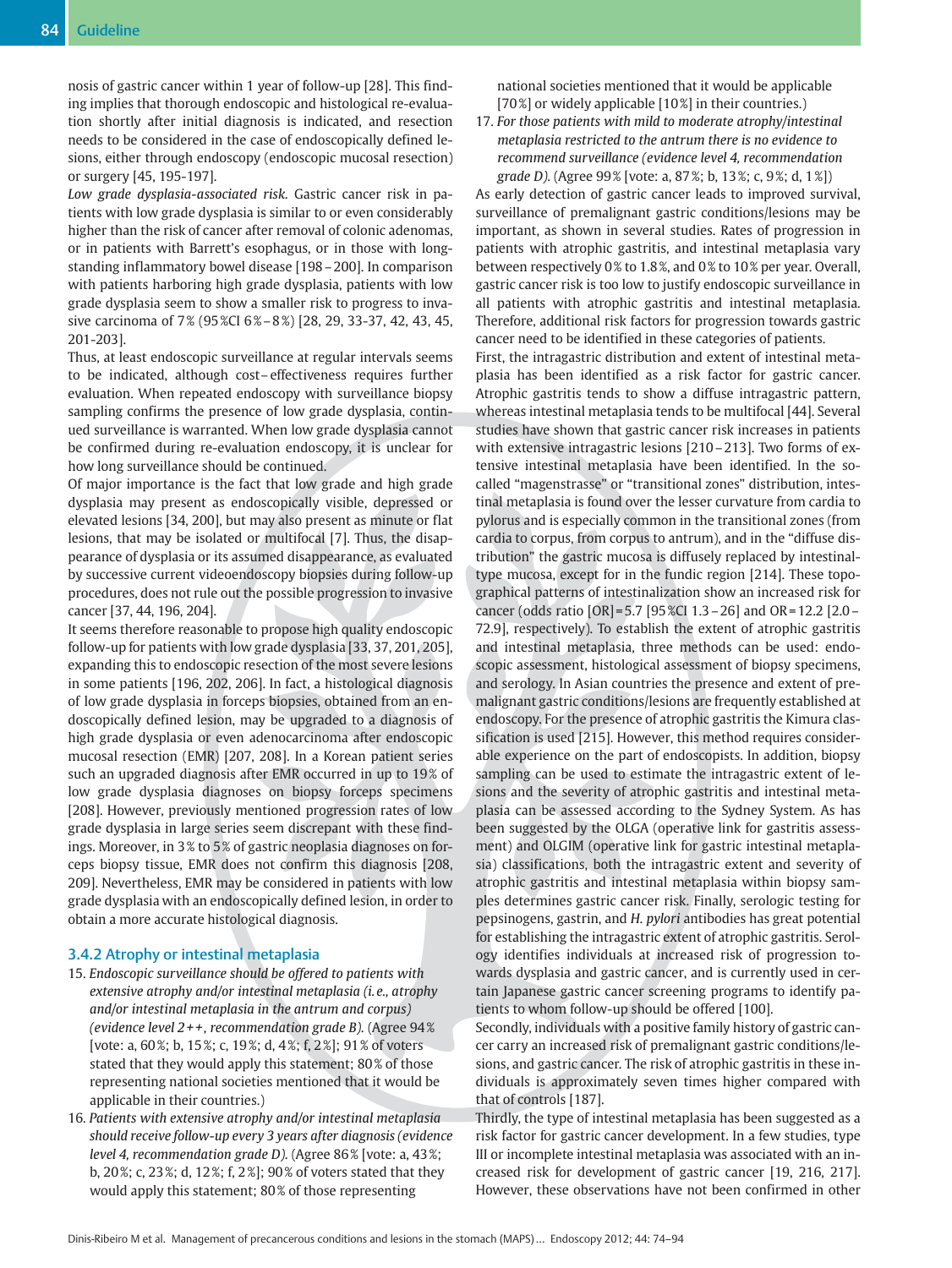studies [218, 219]. Therefore, subtyping of intestinal metaplasia is not recommended for clinical practice.

## 3.5 Therapy

# 3.5.1 Eradication of Helicobacter pylori

- 18. Helicobacter pylori eradication heals nonatrophic chronic gastritis and it may lead to partial regression of atrophic gastritis (evidence level 1 +, recommendation grade B). (Agree 96% [vote: a, 70 %; b, 16 %; c, 10 %; d, 4 %]; 98 % of voters stated they would apply this statement; 90 % of those representing national societies mentioned that it would be applicable [40%] or widely applicable [50%] in their countries.)
- 19. In patients with intestinal metaplasia, H. pylori eradication does not appear to reverse intestinal metaplasia but it may slow progression to neoplasia, and therefore it is recommended (evidence level 1+, recommendation grade B). (Agree 96% [vote: a, 50 %; b, 24 %; c, 22 %; d, 4 %]; 100 % of voters stated they would apply this statement; 90 % of those representing national societies mentioned that it would be applicable or widely applicable [30%] in their countries.)
- 20. H. pylori eradication is recommended for patients with previous neoplasia after endoscopic or surgical therapy (evidence level 1++, recommendation grade A). (Agree 96% [vote: a, 80 %; b, 8 %; c, 8 %; d, 4 %]; 96 % of voters stated they would apply this statement; 100 % of those representing national societies mentioned that it would be applicable or widely applicable [50 %] in their countries.)

In rodent models, Helicobacter pylori eradication has been shown to have a prophylactic effect on gastric cancer [220–222]. However, studies on H. pylori eradication in humans have shown less consistent results. There is no dispute that H. pylori eradication leads to healing of non-atrophic gastritis, but the evidence is not so clear for gastric atrophy and intestinal metaplasia. A recent randomized study and a meta-analysis showed that in early stages of disease such as chronic gastritis and gastric atrophy without metaplasia, H. pylori eradication markedly improves gastric histology towards normal [223, 224]. Another systematic review also concluded that atrophic gastritis can regress within 1–2 years after H. pylori eradication [225].

A more recent meta-analysis on this subject suggests that gastric atrophy, however, may be reversible only in the corpus and not in the antrum [226]. The probability of reversal of gastric atrophy appears to be dependent on the extent and topographic location of atrophy [226]; however it is unclear whether the effects of H. pylori eradication vary with the location and extent of atrophy.

In contrast to gastritis and atrophy, the effect of H. pylori eradication on gastric intestinal metaplasia is controversial. Some authors completely refute the idea of reversibility of intestinal metaplasia after H. pylori eradication [227, 228]. A lower H. pylori colonization of metaplastic areas may indicate a limited benefit for eradication. Two meta-analyses on this subject also concluded that there is no significant improvement in intestinal metaplasia after H. pylori eradication [224, 226]. Nevertheless, in a randomized trial, after 6 years of follow-up, Correa et al. showed that in patients with preneoplastic lesions, effective anti-H. pylori treatment and dietary supplementation with antioxidant micronutrients may interfere with the precancerous process, mostly by increasing the rate of regression of cancer precursor conditions/lesions including intestinal metaplasia [229]. This regression of atrophy and intestinal metaplasia was further confirmed after 12 years of follow-up [230].

Nevertheless, it remains to be proven whether eradication at these stages reduces the risk of cancer.

A large-scale randomized trial in China failed to demonstrate that H. pylori eradication led to a significant decrease in the rate of gastric cancer [231]. However, in the same study, considering only the group of patients without preneoplasic conditions/lesions at baseline, the risk of cancer in a period of 7.5 years was reduced after H. pylori eradication (0 vs. 6 cases,  $P=0.02$ ). A subsequent meta-analysis, including four randomized intervention studies with a follow-up ranging from 5 to 12 years comparing H. pylori eradication versus placebo for prevention of gastric cancer, showed a non-statistically significant trend in favor of eradication therapy. Further analysis with inclusion of non-randomized studies with follow-up of 3–8.5 years showed a significant reduction in cancer incidence after eradication [232]. The same authors recently updated their meta-analysis and, in a pooled analysis of 6 studies with a total of 6695 participants followed from 4 to 10 years, they found that the relative risk for gastric cancer following H. pylori eradication was 0.65 (95 %CI 0.43– 0.98) [233]. These authors concluded that while H. pylori eradication seems to reduce gastric cancer, however, that might be relevant in only a subset of participants, probably in the early stages of gastritis (non-atrophic) [232, 233]. Another systematic review also concluded that there is sufficient clinical evidence that H. pylori eradication has a role in the prevention of gastric cancer in patients with chronic non-atrophic gastritis and with atrophic gastritis [225]. Indeed, a large prospective study (mean followup of 9.4 years) also suggested that H. pylori eradication before the development of intestinal metaplasia is probably more effective in reducing gastric cancer incidence [234].

Moreover, four prospective trials (follow-up range 3–8.5 years) that evaluated the effect of H. pylori eradication in patients with premalignant conditions/lesions to the end point of gastric cancer failed to show a significant reduction in cancer risk [230, 231, 235, 236]. And, one non-randomized prospective study (mean follow-up 8.6 years) demonstrated a significant reduction of gastric cancer development after successful H. pylori eradication in comparison with those with persistent H. pylori infection [237]. However, in the same cohort, cancer still developed after 14 years of follow-up in some H. pylori-negative patients, suggesting that even after cure of infection, cancer can still develop [238]. Nevertheless, in studies involving patients who had previously undergone endoscopic resection of cancer, the majority of whom had extensive intestinal metaplasia, the risk of cancer was significantly reduced after successful H. pylori eradication and in a short period of time (3 years) [239, 240].

Indeed, at least, H. pylori eradication seems to decrease the progression of gastric intestinal metaplasia [235, 241, 242]. However, even after successful H. pylori eradication, gastric cancer still develops in the context of intestinal metaplasia [234, 238]. Therefore, the evidence is not clear regarding whether H. pylori eradication will reduce the risk of cancer in patients with extensive intestinal metaplasia, although there is some evidence that it slows progression.

Based on these literature data, the consensus panel came to the view that H. pylori eradication should be considered in a caseby-case approach in patients with intestinal metaplasia, taking into account the extent of metaplasia and the degree of H. pylori colonization.

H. pylori eradication is recommended by several societies and guidelines for gastric cancer patients who undergo subtotal gastrectomy [243–246]. Indeed, eradication of H. pylori in patients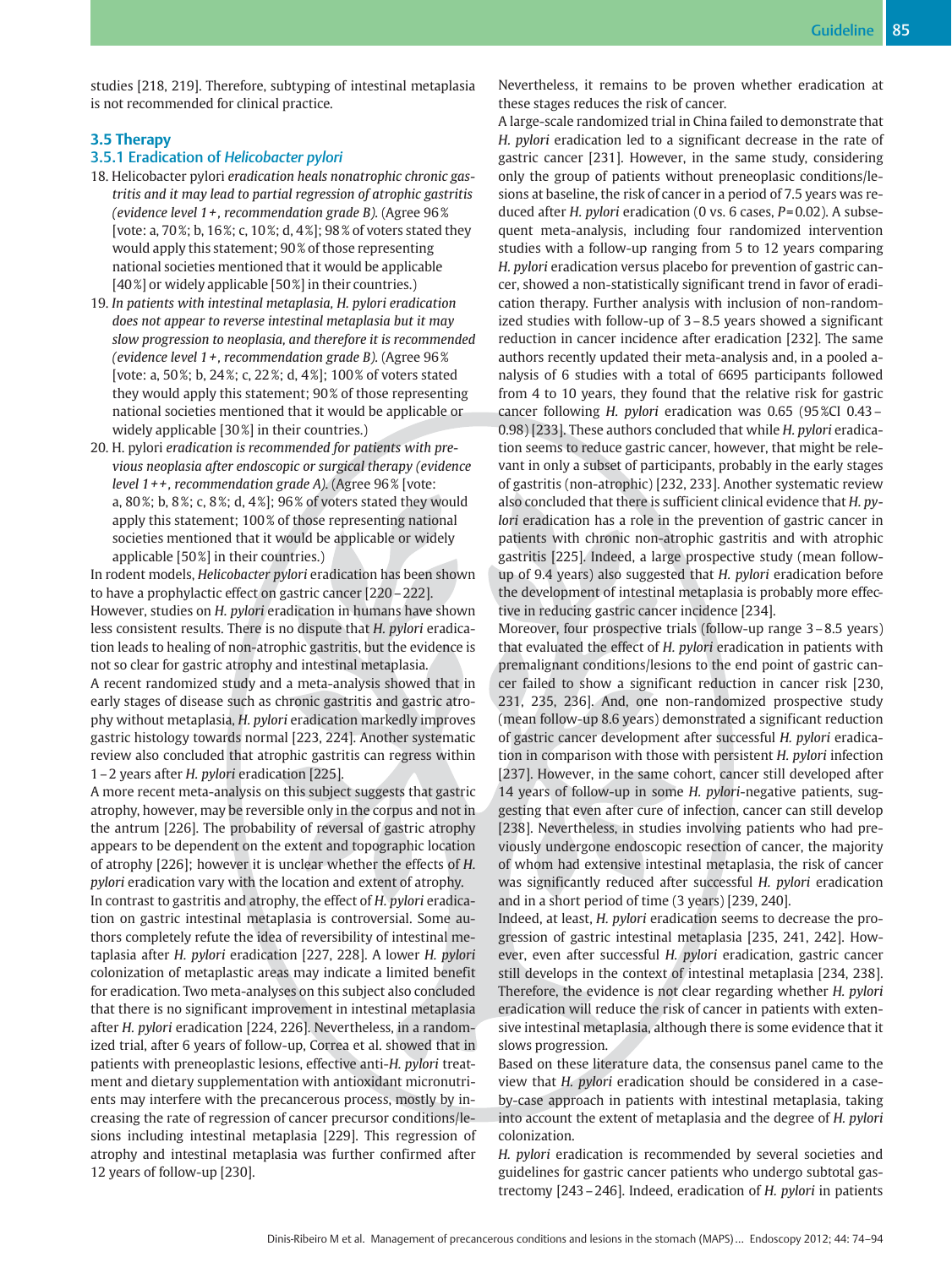with previous endoscopic resection of tumors decreases the rate of occurrence of new tumors and the severity of intestinal metaplasia [240]. These results were confirmed in a multicenter randomized control trial [239]. In this open-label study, 272 patients were allocated for eradication or no eradication, with similar baseline characteristics in both groups; after 3 years of followup, 24 metachronous lesions had developed in the non-eradication group compared with 9 new lesions in the eradication group  $(P < 0.01)$ . Another study showed that *H. pylori* eradication in this high risk population was a cost-effective strategy [247]. All these studies showed this protective effect after a short period of time (3 years).

Concerning the effect of H. pylori eradication on the progression of gastric dysplasia, the data are scarce and contradictory [229, 230, 236]. So far, most of the evidence suggests that dysplastic lesions are not affected by eradication. However, patients with dysplasia may benefit from eradication because of a decreased incidence of metachronous lesions.

Taking these considerations together, in patients with a previous history of gastric cancer, including dysplasia, H. pylori eradication is strongly recommended.

## 3.5.2 Additional measures

- 21. Currently, the use of cyclooxgenase-2 (COX-2) inhibitors cannot be supported as an approach to decrease the risk of progression of gastric precancerous lesions (evidence level 1 + , recommendation grade B). (Agree 96% [vote: a, 50%; b, 20%; c, 26%; d, 2 %; e, 2 %])
- 22. The use of dietary supplementation with antioxidants (ascorbic acid and beta-carotene) cannot be supported as a therapy to reduce the prevalence of atrophy or intestinal metaplasia (evidence level 1 +, recommendation grade B). (Agree 96% [vote: a, 63%; b, 14%; c, 19%; d, 4%])

Meta-analyses of observational studies demonstrated that longterm non-selective inhibition of cyclooxygenase (COX), through the use of non-steroidal anti-inflammatory drugs (NSAIDs), is an effective chemopreventive strategy for gastric cancer development [248, 249].

The available literature on the efficacy of the use of COX-2 inhibitors to prevent the progression of gastric precancerous lesions is restricted to five clinical studies conducted exclusively in Asian populations. The overall evidence regardless of type of drug used is inconsistent. Apart from one well-designed placebo-controlled randomized controlled trial (RCT) [250] the evidence suggesting a preventive effect of these chemopreventive agents on precancerous lesions outcome is drawn from low quality studies, comprising one small RCT [251], one pilot study [252] and two prospective cohorts [253, 254]. These were conducted in very heterogeneous populations (first-degree relatives of gastric cancer patients, dyspeptic patients with rheumatologic diseases, early gastric cancer patients, etc) that compromise the generalizability and interpretation of data.

Three selective COX-2 inhibitors were considered: rofecoxib, etodolac, and celecoxib. Rofecoxib for 2 years in an RCT did not have a significant benefit in terms of intestinal metaplasia regression after Helicobacter pylori eradication [250]. Yanaoka et al. reported a higher metachronous cancer incidence in patients treated with 300mg/day of etodolac, after a mean follow-up period of 4.2 years. Interestingly, no significant change in the extent of precancerous conditions/lesions was observed despite etodolac treatment [253].

Most studies focused on whether celecoxib, a selective COX-2, could decrease the severity of gastric precancerous conditions/lesions following H. pylori eradication. In patients receiving celecoxib in a small randomized trial, a 67 % improvement in gastric precancerous lesion histology was observed (P< 0.001, vs. 16.1 % in the placebo group) after 12 weeks [251]. In a pilot study, following 8 weeks of intervention, in 29 % of patients a complete regression of persistent intestinal metaplasia was noticed in those with confirmed H. pylori eradication [252]. Furthermore, in those patients without complete regression an improvement in intestinal metaplasia severity was noticed (P< 0.007) [252]. Additionally, Yang et al. [254], observed that dyspeptic chronic users of celecoxib for rheumatologic diseases presented a higher regression rate of intestinal metaplasia than non-NSAID users (42% vs. 20 %; relative risk [RR] = 2.9, 95 %CI 1.88–6.91) but only after H. pylori eradication.

Therefore, there is some evidence supporting the involvement of celecoxib in the regression of gastric precancerous conditions/lesions, namely intestinal metaplasia, that could motivate the design of larger RCTs with longer follow-up. Furthermore, regular use of non-selective NSAIDs, including aspirin, has been associated with a decreased risk for gastric cancer development, as observed in a recent large retrospective cohort [255] and meta-analyses [249]. Further prospective clinical trials are needed to address the effects of these non-specific COX inhibitors on the progression of gastric lesions.

Three chemoprevention trials specifically designed to evaluate the effects of antioxidant vitamin supplementation on gastric precancerous lesions, have been reported [229, 136, 156]. These randomized double-blind placebo-ontrolled trials, conducted in populations at high risk for gastric cancer, presented conflicting results and their quality is compromised by significant loss to follow-up/withdrawal observed in two of the studies [229, 256].

Correa et al. [229] reported that patients randomized to single active intervention with ascorbic acid (1 g twice daily), beta-carotene (30mg/day) or anti-H. pylori therapy were three times more likely to show an improvement in the histology of their lesions after a 6-year follow-up period. However, this antioxidant benefit disappeared after a further 6 years with no vitamin supplementation, as shown in a re-evaluation at 12 years after the inception of the study [230].

In contrast, a long-term trial in Linqu County, Shandong, China reported no favorable effect on the prevalence of gastric precancerous conditions/lesions after 7.2 years of intervention with vitamin supplements (capsule with 250mg ascorbic acid, 100 IU vitamin E, and 37.5 µL selenium, twice daily) [236]. Similarly, Plummer et al. [256], in a study involving patients randomized to receive either vitamins (capsule with 250mg ascorbic acid, 200mg vitamin E, and 6mg beta-carotene/thrice daily) or placebo for 3 years, did not observe any significant association between vitamin supplementation and the progression/regression of gastric precancerous conditions/lesions.

These studies were carried out in populations with a high incidence of gastric cancer, in Columbia, Venezuela and China [229, 236, 256]. It is as yet unclear to what extent these results can be generalized to populations with a low incidence of gastric cancer.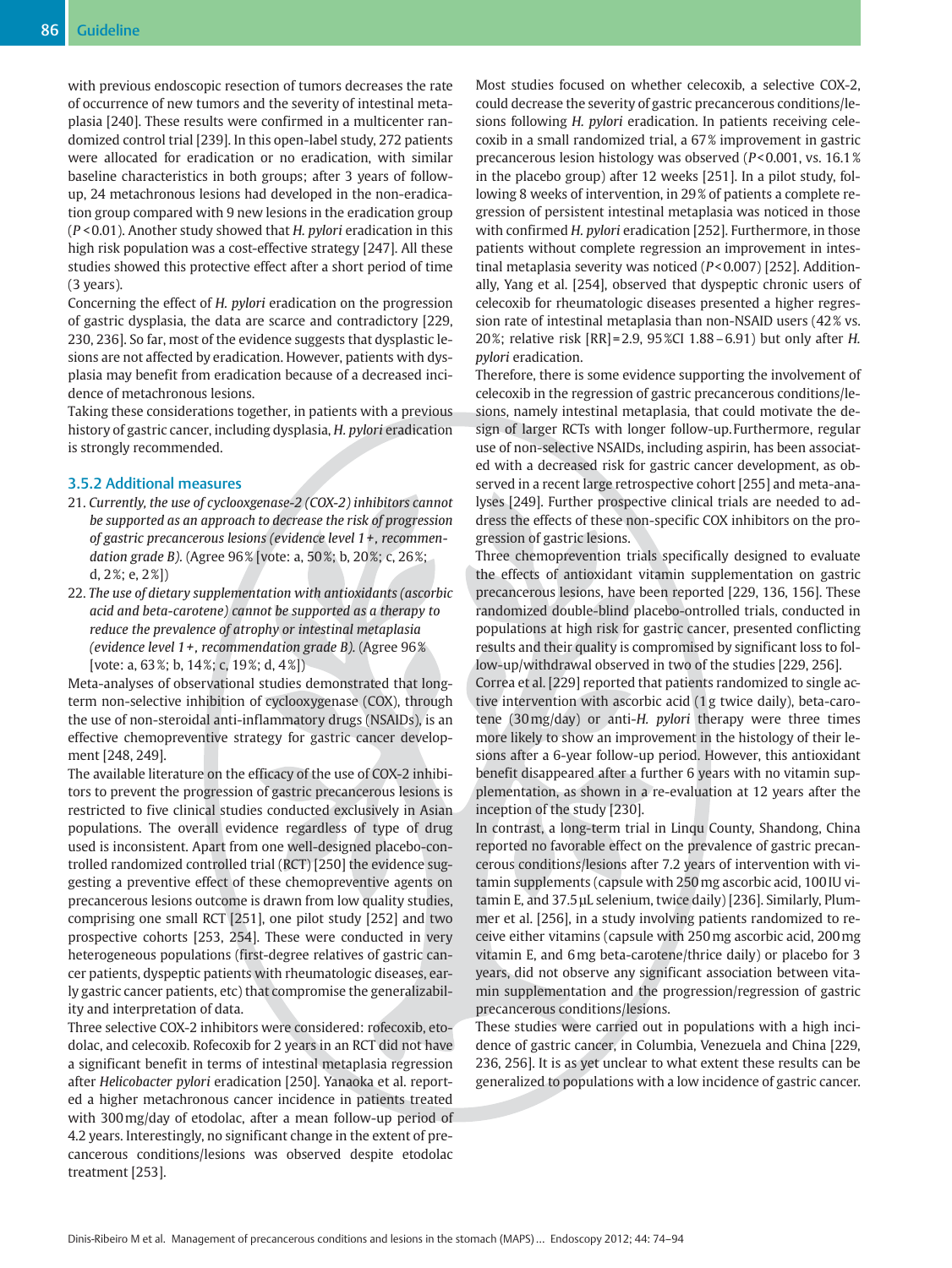## 3.6 Cost– effectiveness

- 23. After endoscopic resection of early gastric cancer, Helicobacter pylori eradication is cost-effective (evidence level 1 + , recommendation grade B). (Agree 100% [vote: a, 79%; b, 14%; c, 7%])
- 24. Currently available evidence does not allow an accurate estimation of the cost–effectiveness of surveillance for premalignant gastric conditions worldwide (evidence level 2 + , recommendation grade C). (Agree 98 % [vote: a, 41 %; b, 16 %; c, 41 %; d, 2 %])

Most of the studies on cost–effectiveness of Helicobacter pylori eradication for gastric cancer prevention report on models with a population screening scenario, which is outside the scope of this manuscript. Only a few studies dealt with the issue of surveillance after an incidental diagnosis of a gastric premalignant condition/lesion. Most of these studies compared strategies of screening for and treating H. pylori versus no screening from the public healthcare provider's perspective; used estimates from systematic reviews of the literature; and conducted sensitivity analyses with results that were consistent in most strategies. Despite involving populations with very different gastric cancer risks, and also the use of diverse models, all studies concluded that the screening option is cost-effective compared with no screening [257–269].

Concerning the possibility of H. pylori eradication after endoscopic mucosal resection (EMR) of a gastric precancerous lesion, Shin et al. [247] developed a Markov model based on a randomized clinical trial conducted by Fukase et al. [239] precisely on this topic. They used a very wide set of clinical health estimates derived from an extensive search of the literature, and costs were based on the perspective of the Korean public healthcare provider. The results showed that in the base-case assumptions, H. pylori eradication was less costly than no eradication (US\$ 29 780 versus 30 594) and also provided more benefits (mean life expectancy of 13.60 versus 13.55). Thus, treatment of 10000 persons would lead to a net saving of US\$ 814 200 and around 50 life-years saved (LYS) would be gained. This strategy was dominant (less costly and more effective) but the usual calculation of the ICER (incremental cost–effectiveness ratio) value was not performed. By conducting one-way and three-way sensitivity analyses, the authors confirmed the robustness of the model, with a dominant ICER conclusion for the strategy of eradication in almost every scenario or providing very cost-effective values (always below US\$ 3852 per LYS).

Concerning the cost–effectiveness of secondary surveillance of incidentally detected precancerous conditions/lesions, studies in the published literature provide conflicting results, mainly due to different estimates for lesion progression to dysplasia or cancer. Yeh et al. [270] compared several strategies, from neither surveillance nor treatment to surveillance of various precancerous gastric conditions/lesions at several frequencies followed by treatment with endoscopic mucosal resection (EMR) or surgery. The model was cost-effective for men over 50 years with dysplasia treated by EMR with annual surveillance (cost per quality-adjusted life-year [QALY] US\$ 39 800), but not for patients with intestinal metaplasia (cost per QALY US\$ 544 500 for surveillance every 10 years). Hassan et al. [271], using a model for the American population, revealed an incremental cost-effectiveness ratio above \$70 000 per life-year saved for an yearly endoscopy versus no surveillance in patients with intestinal metaplasia, while in a model derived from a Portuguese cohort, Dinis-Ribeiro et al. [136] obtained a cost of only €1868 per QALY in a protocol of

yearly magnification chromoendoscopy and pepsinogen measurement.

These conflicting results might arise from very different estimates of the yearly rates for progression of conditions (0.00– 0.012 % per year for dysplasia to invasive cancer in the study of Yeh et al. [270]; 0.18% for intestinal metaplasia to cancer in Hassan et al. [271]; and 12.8%-56.0% for intestinal metaplasia to dysplasia in the study by Dinis-Ribeiro et al. [136]), and might also arise from the differing cost estimates included in the models (cost per endoscopy of US\$ 871 versus US\$ 358 in the studies by Yeh at al. and Hassan et al., respectively [270, 271]). Moreover, no study except that of Dinis-Ribeiro et al. [136] considered different stages of premalignant gastric conditions/lesions.

# 4. RESEARCH AGENDA

<u>V</u>

The extensive examination of the literature and the discussion within the consensus panel led to the research agenda described below, with the possibility of a review in 3 to 5 years.

- $\blacktriangleright$  Reliability studies for histopathological staging systems for precancerous conditions and for endoscopic features
- $\blacktriangleright$  Large multicenter cohort studies to derive and validate clinical decision rules addressing the value of variables other than the phenotype of lesion extent, such as age, gender, Helicobacter pylori virulence factors, and genetic profiles
- ▶ Large multicenter cohort studies to further clarify stages involved in gastric carcinogenesis, such as the elucidation of the role of spasmolytic polypeptide-expressing metaplasia (SPEM)
- Standardization and validation of endoscopic features with new endoscopic technologies, and randomized trials to address the benefit per-patient in this setting (diagnosis of intestinal metaplasia and atrophy in corpus; and diagnosis of superficial lesions)
- Further clarification of the role of H. pylori eradication and other therapies in prevention of gastric cancer
- ▶ Observational and/or decision-analysis studies addressing follow-up intervals and cost–benefit of these strategies
- ▶ Studies to address methodologies and target populations for the screening of these lesions in Western countries.

# 5. ACKNOWLEDGMENTS  $\blacktriangledown$

These guidelines were made possible through the financial support of the European Society of Gastrointestinal Endoscopy (ESGE) and the Sociedade Portuguesa de Endoscopia Digestiva (SPED). Olympus (Europe), Casen-Fleet (Portugal) and Angelini (Portugal) gave educational grants to ESGE and SPED. We would also like to acknowledge Eng. Jorge Jacome for his support through MedQuest development; and the Secretariats of ESGE (Hilary Hamilton and Nicola Oremus) and SPED (Maria José Ilharco).

# 6. APPENDIX

<u>V</u> All contributors are listed below in alphabetic order, according to their role (Working Group, as national representative, or as an individual), and their participation in the Porto meeting (\* indi-

cates those who voted online only, and not at the Porto meeting).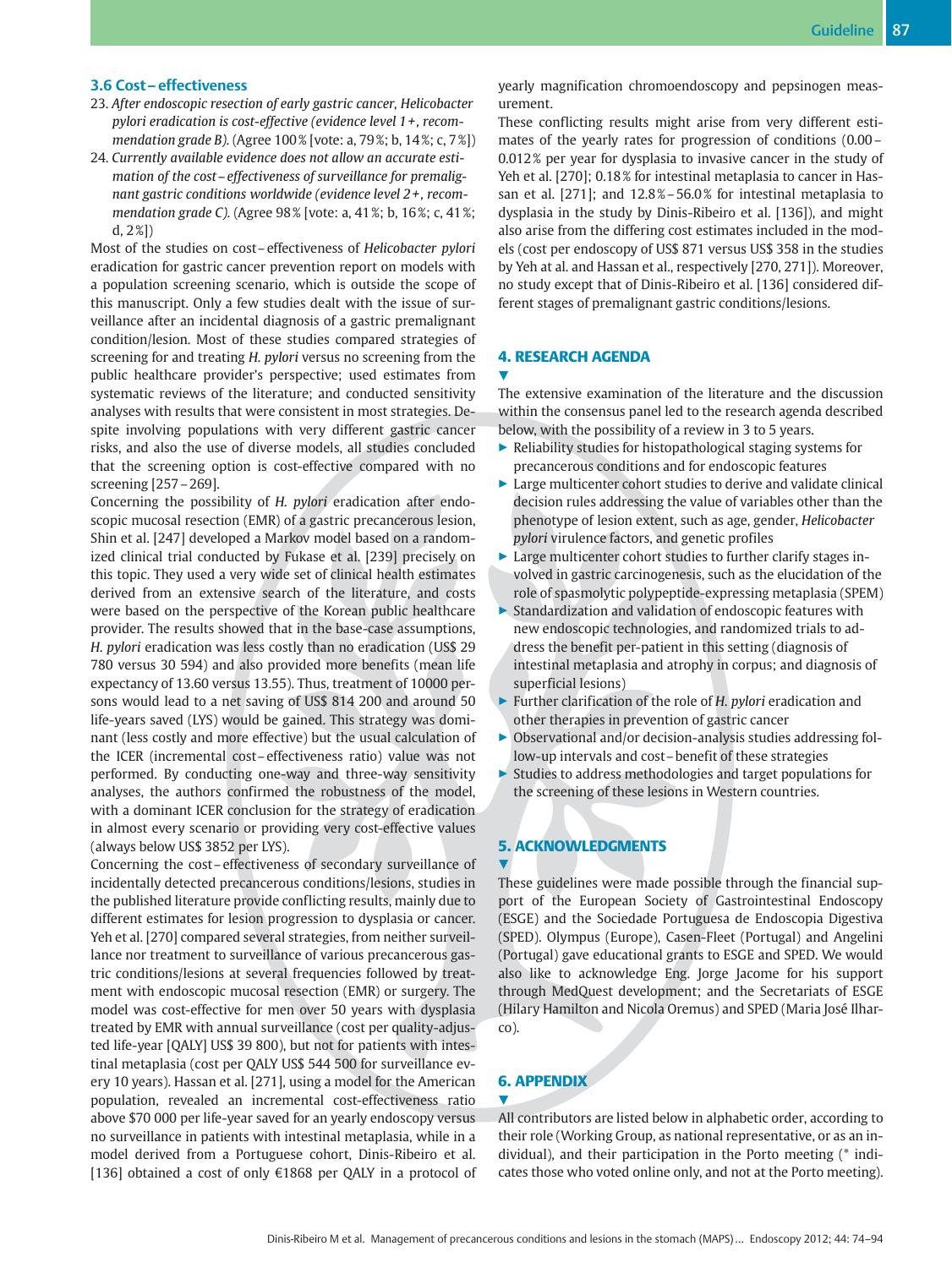Panel of Experts or Young Investigators (Working Group)

Miguel Areia, Gastroenterology Department, Portuguese Oncology Institute; Fátima Carneiro, European Society of Pathology, Porto Faculty of Medicine, Serviço de Anatomia Patológica, Porto , Portugal; Annemarie de Vries, Erasmus MC University Medical Center Rotterdam, Gastroenterology and Hepatology, Rotterdam, The Netherlands; Mário Dinis-Ribeiro, Servico de Gastrenterologia, Instituto Portugues de Oncologia Francisco Gentil, Porto, Portugal; Jean-Marc Dumonceau, Départment de Gastroénterologie et d'Hépatopancréatologie, H.U.G. Hôpital Cantonal, Geneve, Switzerland; \*Arzu Ensari, Department of Pathology, Ankara University Medical School, Turkey; Ernst J. Kuipers, Department of Gastroenterology and Hepatology, Erasmus MC, Rotterdam, The Netherlands; Guilherme Macedo, IPATIMUP, Porto, Portugal; Jose Carlos Machado, Department of Gastroenterology, Hospital de S. João/Porto Faculty of Medicine, Portugal; Peter Malfertheiner, Klinik der Gasroenterologie, Hepatologie und Infektologie, Otto von Guericke Universität Magdeburg, Germany; Ricardo Marcos-Pinto, Gastroenterology Department, Centro Hospitalar do Porto, Portugal; Tamara Matysiak-Budnik, Service d'Hépato-Gastroentérologie, Hôtel Dieu, CHU de Nantes, France; Francis Megraud, Inserm U853 and Université Bordeaux, Laboratoire de Bacteriologie, Bordeaux, France; Kazumasa Miki, Japan Research Foundation of Prediction, Diagnosis and Therapy for Gastric Cancer (JRF PDT GC), Tokyo, Japan; Matilde Monteiro-Soares CINT-ESIS, Porto Faculty of Medicine, Portugal; Anthony O'Connor, AMNCH/TCD, Adelaide and Meath Hospital/Trinity College, Dublin Tallagh, Ireland; Colm O'Morain, Department of Gastroenterology, Adelaide and Meath Hospital, Dublin, Ireland; Richard Peek, Division of Gastroenterology, Vanderbilt University School of Medicine, Nashville, USA; Carina Pereira, Grupo de Oncologia Molecular, Instituto Português de Oncologia do Porto FG, EPE, Porto, Portugal; Pedro Pimentel-Nunes, Servico de Gastrenterologia, IPO-Porto, Portugal, and Department of Physiology, Cardiovascular Research and Development Unit, Medical Faculty, Porto, Portugal; Thierry Ponchon, Hopital Edouard Herriot, Department of Digestive Diseases, Lyon, France; Björn Rembacken, Centre for Digestive Diseases, The General Infirmary at Leeds, UK; Ari Ristimaki, Department of Pathology, HUSLAB and Haartman Institute, Helsinki University Central Hospital and University of Helsinki, Helsinki, Finland.

National representatives Gieri Cathomas (Switzerland, pathology), Head of the Cantonal Institute for Pathology, President Swiss Society of Gastrointestinal Pathology, Cantonal Institute for Pathology, Liestal, Switzerland; Evgeny D. Fedorov (Russia), Russia State Medical University, Moscow University Hospital; Pedro Manuel Narra de Figueiredo (Portugal), Hospitais da Universidade de Coimbra, Serviço de Gastrenterologia, Coimbra, Portugal; Adrian Goldis (Romania), Clinic of Gastroenterology Algomed, Timisoara, Romania; Marcis Leja (Latvia), University of Latvia, Latvian Society of Gastroenterology, Hospital Linezers, Riga, Latvia; Markus Moehler (Germany), 1.Medizinische Klinik und Poliklinik der Johannes-Gutenberg Universität Mainz, Germany; Emil Plesea (Romania, pathology), Department of Pathology, University of Medicine and Pharmacy, Craiova, Romania; \*Jacques Bergman (The Netherlands), Department of Gastroenterology and Hepatology, Academic Medical Center Amsterdam, The Netherlands; \*Waseem Hamoudi (Jordan), Jordanian Society of Gastroenterology, Amman, Jordan.

As individuals Raquel Almeida, IPATIMUP, Porto, Portugal; Bruno Annibale, Dipartimento Medico-chirurgico di scienze cliniche, Tecnobiomediche e medicina traslazionale, Section of Gastroen-

terology, Rome, Italy; Luís Azevedo Lobo, Gastroenterology Department, Pedro Hispano Hospital, ULS Matosinhos, Senhora da Hora, Portugal; Yasemin Hatice Balaban, Hacettepe University, Gastroenterology Unit, Ankara, Turkey; Alina Boeriu, Gastroenterology Department, University of Medicine, Targu Mures, Romania; Alain Burette, Gastroenterology Department, CHIREC, Brussels, Belgium; Anne Courillon Mallet, Service Hépato-gastroentérologie, Centre Hospitalier de Villeneuve St Georges, Villeneuve St Georges, France; Leonor David, IPATIMUP, Porto, Portugal; Jean-Charles Delchier, Service d'hépatogastroentérologie, Hôpital Henri Mondor, Créteil, France; Ecaterina Daniela Dobru, Gastroenterology Department, University of Medicine and Pharmacy, TG. Mures, Romania; Carlos Fernandes, C. H. Vila Nova de Gaia/Espinho, Portugal; Michel Kahaleh, Division of Gastroenterology/Hepatology, University of Virginia Health System, Charlottesville, USA; Sergey Kashin, Yaroslavl Regional Cancer Hospital, Yaroslavl, Russia; Rafael Lomba-Viana, Porto, Portugal; Nuno Lunet, University of Porto Medical School, Department of Clinical Epidemiology, Predictive Medicine and Public Health, Porto, Portugal; Kirill Marakhouski, Minsk, Belarus; Luis Moreira-Dias, Instituto Português De Oncologia Do Porto, Serviço De Gastrenterologia, Porto, Portugal; Carlos Noronha Ferreira, Serviço de Gastrenterologia e Hepatologia, Hospital de Santa Maria-Centro Hospitalar Lisboa Norte, Lisbon, Portugal; Teresa Pinto Pais, Portugal; Antonio Rollán, Gastroenterology Department, Clinica Alemana, Santiago, Chile; Ana Sadio, IPATIMUP, Porto, Portugal; Carlos Figueiredo Costa Santos, Casa Saude Boavista, Porto, Portugal; \*Joao Santos Barbosa, Lisbon, Portugal; \*Kent-Man Chu, Department of Surgery, The University of Hong Kong, Queen Mary Hospital, Pokfulam, Hong Kong; \*Giancarlo D'Ambra, Rome, Italy; \*Pierre Ellul, Mater Dei Hospital, Sliema, Malta; \*Nicole van Grieken, Department of Pathology, VU University Medical Center, Amsterdam, The Netherlands; \*Dominique Lamarque, Service Hépato-Gastroentérologie, Oncologie digestive, Hôpital Ambroise Paré, Boulogne-Billancourt, France; \*Akram Ajeel Najeeb, Medical City, Bab Al-Mudhaam, Baghdad, Iraq.

## 7. NOTE **V**

These guidelines represent a consensus of best practice based on the available evidence at the time of preparation. They may not apply in all situations and should be interpreted in the light of specific clinical situations and resource availability. Further controlled clinical studies may be needed to clarify aspects of these statements, and revision may be necessary as new data appear. Clinical consideration may justify a course of action at variance to these recommendations. These guidelines are intended to be an educational device to provide information that may assist endoscopists in providing care to patients. They are not rules and should not be construed as establishing a legal standard of care or as encouraging, advocating, requiring, or discouraging any particular treatment.

#### Competing interests: None.

- <sup>1</sup> Department of Gastroenterology, Portuguese Oncology Institute of Porto, Portugal
- <sup>2</sup> Department of Gastroenterology, Portuguese Oncology Institute of Coimbra, Portugal
- $3$  Department of Gastroenterology and Hepatology, Erasmus MC, Rotterdam, The Netherlands
- <sup>4</sup> Department of Gastroenterology, Centro Hospitalar do Porto, Portugal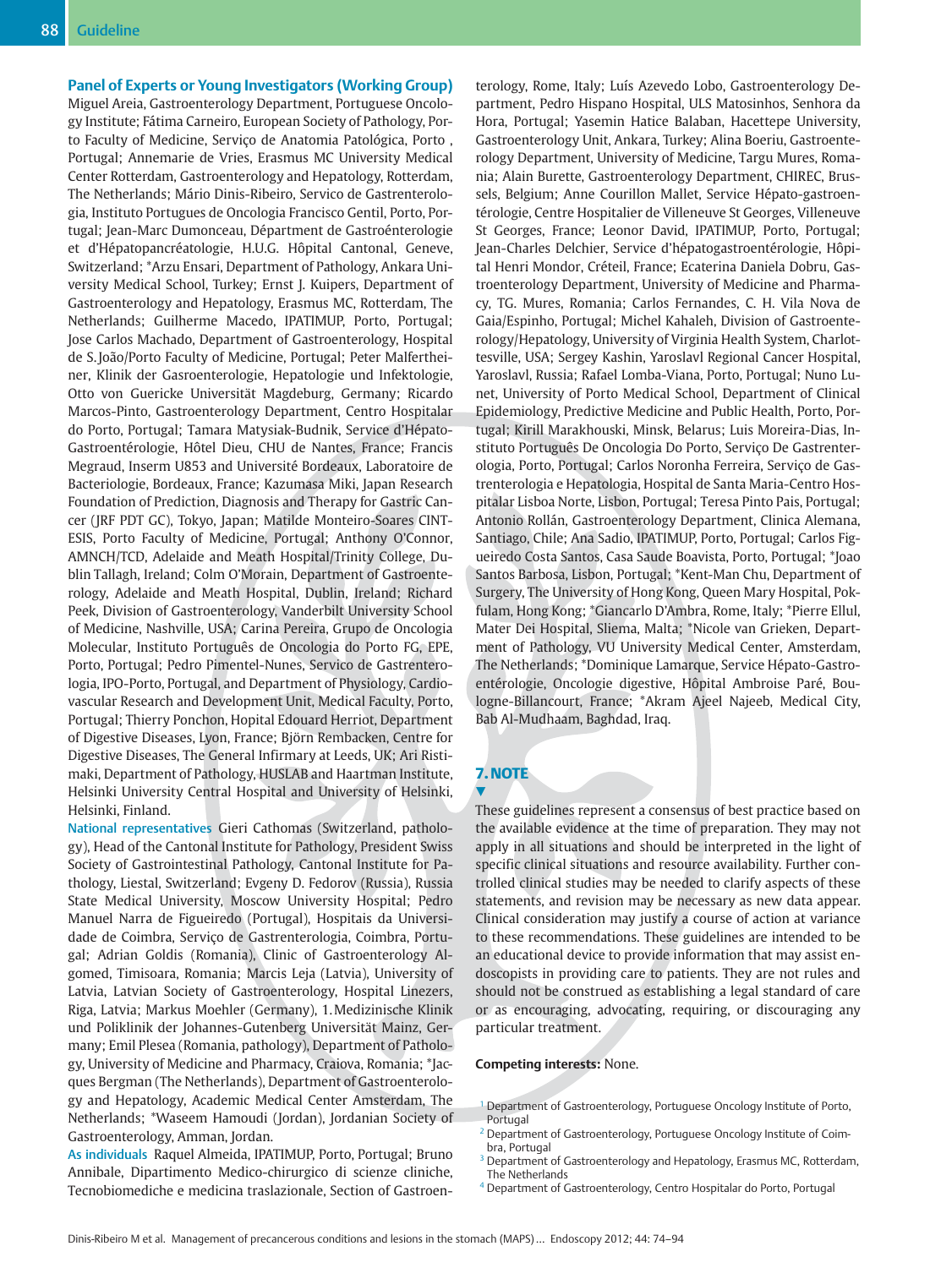- <sup>5</sup> Centre for Research in Health Technologies and Information Systems (CINTESIS), Medical Faculty, Porto, Portugal
- <sup>6</sup> Institute of Biomedical Sciences, University of Porto (ICBAS/UP), Porto, Portugal
- <sup>7</sup> AMNCH/TCD, Adelaide and Meath Hospital/Trinity College, Gastroenterology Department, Dublin, Ireland
- 8 Molecular Oncology Research Group, Portuguese Oncology Institute of Porto, Portugal
- <sup>9</sup> Department of Pathology, Ankara University Medical School, Ankara, Turkey
- <sup>10</sup> Département de Gastroénterologie et d'Hépatopancréatologie, H.U.G. Hôpital Cantonal, Geneve, Switzerland
- <sup>11</sup> Institute of Molecular Pathology and Immunology of the University of Porto (IPATIMUP), Porto, Portugal
- <sup>12</sup> Department of Gastroenterology, Centro Hospitalar S. João/Medical Faculty, Porto, Portugal
- <sup>13</sup> Klinik der Gasroenterologie, Hepatologie und Infektologie, Otto von Guericke Universität Magdeburg, Magdeburg, Germany
- <sup>14</sup> Service d'Hépato-Gastroentérologie, Hôtel Dieu, CHU de Nantes, Nantes, France
- <sup>15</sup> Inserm U853 & Université Bordeaux, Laboratoire de Bacteriologie, Bordeaux, France
- <sup>16</sup> Japan Research Foundation of Prediction, Diagnosis and Therapy for Gastric Cancer (JRF PDT GC), Tokyo, Japan
- <sup>17</sup> Division of Gastroenterology, Vanderbilt University School of Medicine, Nashville, USA
- <sup>18</sup> Hôpital Edouard Herriot, Department of Digestive Diseases, Lyon, France <sup>19</sup> Department of Pathology, HUSLAB and Haartman Institute, Helsinki
- University Central Hospital and University of Helsinki, Helsinki, Finland. <sup>20</sup> Genome-Scale Biology, Research Program Unit, University of Helsinki, Helsinki, Finland
- <sup>21</sup> Centre for Digestive Diseases, The General Infirmary at Leeds, Leeds, United Kingdom
- <sup>22</sup> Department of Pathology, Medical Faculty/Centro Hospitalar S. João, Porto, Portugal

#### **References**

- 1 Correa P. A human model of gastric carcinogenesis. Cancer Res 1988; 48: 3554–3560
- 2 Collaboration AGREE. Development and validation of an international appraisal instrument for assessing the quality of clinical practice guidelines: the AGREE project. Qual Saf Health Care 2003; 12: 18–23
- 3 Atkins D, Best D, Briss PA et al. GRADE Working Group Grading quality of evidence and strength of recommendations. BMJ 2004; 328: 1490
- 4 Guyatt GH, Oxman AD, Vist GE et al. GRADE working group GRADE: an emerging consensus on rating quality of evidence and strength of recommendations. BMJ 2008; 336: 924–926
- 5 Harbour R, Miller J. A new system for grading recommendations in evidence-based guidelines. BMJ 2001; 323: 334–336
- 6 Correa P. Human gastric carcinogenesis: a multistep and multifactorial process – First American Cancer Society Award Lecture on Cancer Epidemiology and Prevention. Cancer Res 1992; 52: 6735–6740
- 7 Kapadia CR. Gastric atrophy, metaplasia and dysplasia. A clinical perspective. J Clin Gastroenterol 2003; 36: 29–36
- 8 Carneiro F, Machado JC, David L et al. Current thoughts on the histopathogenesis of gastric cancer. Eur J Cancer Prev 2001; 10: 101–102
- 9 Ihamäki T, Saukkonen M, Siurala M. Long term observation of subjects with normal mucosa and with superficial gastritis: results of 23–27 years follow-up examination. Scand J Gastroenterol 1978; 13: 771– 775
- 10 Ormiston MC, Gear MW, Codling BW. Five year follow-up study of gastritis. J Clin Pathol 1982; 35: 757–760
- 11 Laurén P. The two histological main types of gastric carcinoma: diffuse and so-called intestinal-type carcinoma. Acta Pathol Microbiol Scand 1965; 64: 31–49
- 12 Fukao A, Hisamichi S, Ohsato M et al. Correlation between the prevalence of gastritis and gastric cancer in Japan. Cancer Causes Control 1993; 4: 17–20
- 13 Genta RM. Review article: gastric atrophy and atrophic gastritis—nebulous concepts in search of a definition. Aliment Pharmacol Ther 1998; 12: 17–23
- 14 Dixon MF, Genta RM, Yardley JH et al. Classification and grading of gastritis. The updated Sydney System. International Workshop on the Histopathology of Gastritis, Houston 1994. Am J Surg Pathol 1994; 20: 1161–1181
- 15 Misiewicz JJ. The Sydney System: a new classification of gastritis. Introduction. J Gastroenterol Hepatol 1991; 6: 207–208
- 16 Plummer M, Buiatti E, Lopez G et al. Histological diagnosis of precancerous lesions of the stomach: a reliability study. Int J Epidemiol 1997; 26: 716–720
- 17 Filipe MI, Potet F, Bogomoletz WV et al. Incomplete sulphomucin-secreting intestinal metaplasia for gastric cancer. Preliminary data from a prospective study from three centres. Gut 1985; 26: 1319–1326
- 18 Filipe MI, Barbatis C, Sandey A et al. Expression of intestinal mucin antigens in the gastric epithelium and its relationship with malignancy. Hum Pathol 1988; 19: 19–26
- 19 Silva S, Filipe MI, Pinho A. Variants of intestinal metaplasia in the evolution of chronic atrophic gastritis and gastric alcer. A follow up study. Gut 1990; 31: 1097–1104
- 20 Reis CA, David L, Correa P et al. Intestinal metaplasia of human stomach displays distinct patterns of mucin (MUC1, MUC2, MUC5AC and MUC6) expression. Cancer Res 1999; 59: 1003–1007
- 21 Gutiérrez-González L, Wright NA. Biology of intestinal metaplasia in 2008: more than a simple phenotypic alteration. Dig Liver Dis 2008; 40: 510–522
- 22 Correa P. Clinical implications of recent developments in gastric cancer pathology and epidemiology. Semin Oncol 1985; 12: 2–10
- 23 Genta RM, Rugge M. Gastric precancerous lesions: heading for an international consensus. Gut 1999; 45: 15–18
- 24 Guindi M, Riddell RH. The pathology of epithelial pre-malignancy of the gastrointestinal tract. Best Pract Res Clin Gastroenterol 2001; 15: 191–210
- 25 Riddell RH. Premalignant and early malignant lesions in the gastrointestinal tract: definitions, terminology and problems. Am J Gastroenterol 1996; 91: 864–872
- 26 Odze RD, Riddell RH, Bosman FT et al. (ed.) Premalignant lesions of the digestive system. In: Bosman FT, Carneiro F, Hruban RH, Theise ND (ed) WHO Classification of Tumours of the Digestive System. 4: edn. Lyon: IARC Press; 2010
- 27 Park SY, Jeon SW, Jung MK et al. Long-term follow-up study of gastric intraepithelial neoplasias: progression from low-grade dysplasia to invasive carcinoma. Eur J Gastroenterol Hepatol 2008; 20: 966–970
- 28 de Vries AC, van Grieken NC, Looman CW et al. Gastric cancer risk in patients with premalignant gastric lesions: a nationwide cohort study in the Netherlands. Gastroenterology 2008; 134: 945–952
- 29 Yamada H, Ikegami M, Shimoda T et al. Long-term follow-up study of gastric adenoma/dysplasia. Endoscopy 2004; 36: 390–396
- 30 Dinis-Ribeiro M, Lopes C, da Costa-Pereira A et al. A follow up model for patients with atrophic chronic gastritis and intestinal metaplasia. J Clin Pathol 2004; 57: 177–182
- 31 Whiting JL, Sigurdsson A, Rowlands DC et al. The long term results of endoscopic surveillance of premalignant gastric lesions. Gut 2002; 50: 378–381
- 32 You WC, Li JY, Blot WJ et al. Evolution of precancerous lesions in a rural Chinese population at high risk of gastric cancer. Int J Cancer 1999; 83: 615–619
- 33 Kokkola A, Haapiainen R, Laxén F et al. Risk of gastric carcinoma in patients with mucosal dysplasia associated with atrophic gastritis: a follow-up study. J Clin Pathol 1996; 49: 979–984
- 34 Rugge M, Farinati F, Baffa R et al. Gastric epithelial dysplasia in the natural history of gastric cancer: a multicenter prospective follow-up study. Interdisciplinary Group on Gastric Epithelial Dysplasia. Gastroenterology 1994; 107: 1288–1296
- 35 Bearzi I, Brancorsini D, Santinelli A et al. Gastric dysplasia: a ten-year follow-up study. Pathol Res Pract 1994; 190: 61–68
- 36 Di Gregorio C, Morandi P, Fante R et al. Gastric dysplasia. a follow-up study. Am J Gastroenterol 1993; 88: 1715–1719
- 37 Fertitta AM, Comin U, Terruzzi V et al. Clinical significance of gastric dysplasia: a multicenter follow-up study. Gastrointestinal Endoscopic Pathology Study Group. Endoscopy 1993; 25: 265–268
- 38 Farinati F, Rugge M, Di Mario F et al. Early and advanced gastric cancer in the follow-up of moderate and severe gastric dysplasia patients. A prospective study. I.G.G.E.D. – Interdisciplinary Group on Gastric Epithelial Dysplasia. Endoscopy 1993; 25: 261–264
- 39 Rugge M, Farinati F, Di Mario F et al. Gastric epithelial dysplasia: a prospective multicenter follow-up study from the Interdisciplinary Group on Gastric Epithelial Dysplasia. Hum Pathol 1991; 22: 1002–1008
- 40 Rugge M, Baffa R, Farinati F et al. Epithelial dysplasia in atrophic gastritis. Bioptical follow-up study. Ital J Gastroenterol 1991; 23: 70–73
- 41 Koch HK, Oehlert M, Oehlert W. An evaluation of gastric dysplasia in the years 1986 and 1987. Pathol Res Pract 1990; 186: 80–84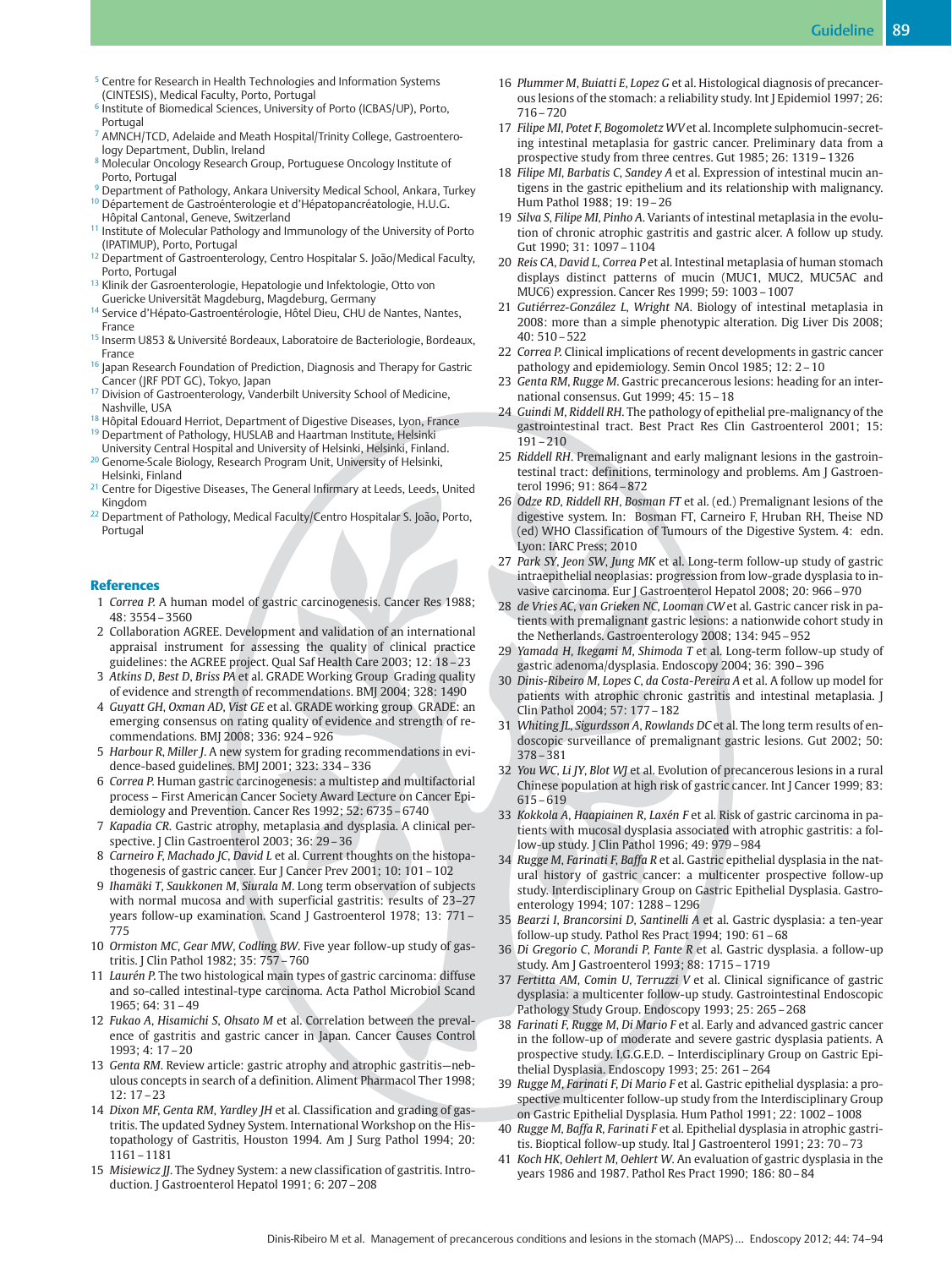- 42 Lansdown M, Quirke P, Dixon MF et al. High grade dysplasia of the gastric mucosa: a marker for gastric adenocarcinoma. Gut 1990; 31: 977– 983
- 43 Coma del Corral MJ, Pardo-Mindan FJ, Razquin S et al. Risk of cancer in patients with gastric dysplasia. Follow-up study of 67 patients. Cancer 1990; 65: 2078–2085
- 44 Correa P, Haenszel W, Cuello C et al. Gastric precancerous process in a high risk population: cohort follow-up. Cancer Res 1990; 50: 4737– 4740
- 45 Saraga EP, Gardiol D, Costa J. Gastric dysplasia. A histological follow-up study. Am J Surg Pathol 1987; 11: 788–796
- 46 Andersson AP, Lauritsen KB, West F et al. Dysplasia in gastric mucosa: prognostic significance. Acta Chir Scand 1987; 153: 29–31
- 47 Aste H, Sciallero S, Pugliese V et al. The clinical significance of gastric epithelial dysplasia. Endoscopy 1986; 18: 174–176
- 48 Farini R, Pagnini CA, Farinati F et al. Is mild gastric epithelial dysplasia an indication for follow-up? J Clin Gastroenterol 1983; 5: 307–310
- 49 Riddell RH, Goldman H, Ransohoff DF et al. Dysplasia in inflammatory bowel disease: standardized classification with provisional clinical applications. Hum Pathol 1983; 14: 931–968
- 50 Lauwers GY, Shimizu M, Correa P et al. Evaluation of gastric biopsies for neoplasia: differences between Japanese and Western pathologists. Am J Surg Pathol 1999; 23: 511–518
- 51 Lauwers GY, Carneiro F, Graham DY et al. Gastric carcinoma. In: Bosman FT, Carneiro F, Hruban RH, Theise ND (eds.) WHO Classification of tumours of the digestive system. 4: edn. Lyon: IARC Press; 2010: 48–58
- 52 Atkins L, Benedict EB. Correlation of gross gastroscopic findings with gastroscopic biopsy in gastritis. N Engl J Med 1956; 254: 641–644
- 53 Bah A, Saraga E, Armstrong D et al. Endoscopic features of Helicobacter pylori-related gastritis. Endoscopy 1995; 27: 593–596
- 54 Calabrese C, Di Febo G, Brandi G et al. Correlation between endoscopic features of gastric antrum, histology and Helicobacter pylori infection in adults. Ital J Gastroenterol Hepatol 1999; 31: 359–365
- 55 Carpenter HA, Talley NJ. Gastroscopy is incomplete without biopsy: clinical relevance of distinguishing gastropathy from gastritis. Gastroenterology 1995; 108: 917–924
- 56 Loffeld RJ. Diagnostic value of endoscopic signs of gastritis: with special emphasis to nodular antritis. Neth J Med 1999; 54: 96–100
- 57 Redéen S, Petersson F, Jönsson KA et al. Relationship of gastroscopic features to histological findings in gastritis and Helicobacter pylori infection in a general population sample. Endoscopy 2003; 35: 946–950
- 58 Stathopoulos G, Goldberg RD, Blackstone MO. Endoscopic diagnosis of intestinal metaplasia. Gastrointest Endosc 1990; 36: 544–545
- 59 Eshmuratov A, Nah JC, Kim N et al. The correlation of endoscopic and histological diagnosis of gastric atrophy. Dig Dis Sci 2010; 55: 1364– 1375
- 60 Yan SL, Wu ST, Chen CH et al. Mucosal patterns of Helicobacter pylorirelated gastritis without atrophy in the gastric corpus using standard endoscopy. World J Gastroenterol 2010; 16: 496-500
- 61 Laine L, Cohen H, Sloane R et al. Interobserver agreement and predictive value of endoscopic findings for H. pylori and gastritis in normal volunteers. Gastrointest Endosc 1995; 42: 420–423
- 62 Dinis-Ribeiro M, da Costa-Pereira A, Lopes C et al. Magnification chromoendoscopy for the diagnosis of gastric intestinal metaplasia and dysplasia. Gastrointest Endosc 2003; 57: 498–504
- 63 Areia M, Amaro P, Dinis-Ribeiro M et al. External validation of a classification for methylene blue magnification chromoendoscopy in premalignant gastric lesions. Gastrointest Endosc 2008; 67: 1011–1018
- 64 Mouzyka S, Fedoseeva A. Chromoendoscopy with hematoxylin in the classification of gastric lesions. Gastric Cancer 2008; 11: 15–21 discussion 21–22
- 65 Tanaka K, Toyoda H, Kadowaki S et al. Surface pattern classification by enhanced magnification endoscopy for identifying early gastric cancers. Gastrointest Endosc 2008; 67: 430–437
- 66 Anagnostopoulos GK, Yao K, Kaye P et al. High-resolution magnification endoscopy can reliably identify normal gastric mucosa, Helicobacter pylori-associated gastritis, and gastric atrophy. Endoscopy 2007; 39: 202–207
- 67 Gonen C, Simsek I, Sarioglu S et al. Comparison of high resolution magnifying endoscopy and standard videoendoscopy for the diagnosis of Helicobacter pylori gastritis in routine clinical practice: a prospective study. Helicobacter 2009; 14: 12–21
- 68 Tahara T, Shibata T, Nakamura M et al. Gastric mucosal pattern by using magnifying narrow-band imaging endoscopy clearly distingui-

shes histological and serological severity of chronic gastritis. Gastrointest Endosc 2009; 70: 246–253

- 69 Bansal A, Ulusarac O, Mathur S et al. Correlation between narrow band imaging and nonneoplastic gastric pathology: a pilot feasibility trial. Gastrointest Endosc 2008; 67: 210–216
- 70 Kato M, Kaise M, Yonezawa J et al. Magnifying endoscopy with narrowband imaging achieves superior accuracy in the differential diagnosis of superficial gastric lesions identified with white-light endoscopy: a prospective study. Gastrointest Endosc 2010; 72: 523–529
- 71 Ezoe Y, Muto M, Horimatsu T et al. Magnifying narrow-band imaging versus magnifying white-light imaging for the differential diagnosis of gastric small depressive lesions: a prospective study. Gastrointest Endosc 2010; 71: 477–484
- 72 Kadowaki S, Tanaka K, Toyoda H et al. Ease of early gastric cancer demarcation recognition: a comparison of four magnifying endoscopy methods. J Gastroenterol Hepatol 2009; 24: 1625–1630
- 73 Uedo N, Ishihara R, Iishi H et al. A new method of diagnosing gastric intestinal metaplasia: narrow-band imaging with magnifying endoscopy. Endoscopy 2006; 38: 819–824
- 74 Okubo M, Tahara T, Shibata T et al. Changes in gastric mucosal patterns seen by magnifying NBI during H. pylori eradication. J Gastroenterol 2011; 46: 175–182
- 75 Kaise M, Kato M, Urashima M et al. Magnifying endoscopy combined with narrow-band imaging for differential diagnosis of superficial depressed gastric lesions. Endoscopy 2009; 41: 310–315
- 76 Capelle LG, Haringsma J, da Vries AC et al. Narrow band imaging for the detection of gastric intestinal metaplasia and dysplasia during surveillance endoscopy. Dig Dis Sci 2010; 55: 3442–3448
- 77 Alaboudy AA, Elbahrawy A, Matsumoto S et al. Conventional narrowband imaging has good correlation with histopathological severity of Helicobacter pylori gastritis. Dig Dis Sci 2011; 56: 1127–1130
- 78 Eriksson NK, Färkkilä MA, Voutilainen ME et al. The clinical value of taking routine biopsies from the incisura angularis during gastroscopy. Endoscopy 2005; 37: 532–536
- 79 Guarner J, Herrera-Goepfert R, Mohar A et al. Diagnostic yield of gastric biopsy specimens when screening for preneoplastic lesions. Hum Pathol 2003; 34: 28–31
- 80 el-Zimaity HM, Graham DY. Evaluation of gastric mucosal biopsy site and number for identification of Helicobacter pylori or intestinal metaplasia: role of the Sydney System. Hum Pathol 1999; 30: 72–77
- 81 Rugge M, Genta RM. Staging and grading of chronic gastritis. Hum Pathol 2005; 36: 228–233
- 82 Kashin S, Pavlov A, Gono K, Nadezhin A. Endoscopic diagnosis of early gastric cancer and gastric precancerous lesions. In: Pasechnikov VD ed. Gastric cancer: diagnosis, early prevention, and treatment. 1: edn. New York: Nova Science Publishers; XXXHauppauge?XXX 2010: 197–233
- 83 Satoh K, Kimura K, Taniguchi Y et al. Biopsy sites suitable for the diagnosis of Helicobacter pylori infection and the assessment of the extent of atrophic gastritis. Am J Gastroenterol 1998; 93: 569–573
- 84 de Vries AC, Haringsma J, de Vries RA et al. Biopsy strategies for endoscopic surveillance of pre-malignant gastric lesions. Helicobacter 2010; 15: 259–264
- 85 Rugge M, Cassaro M, Pennelli G et al. Atrophic gastritis: pathology and endoscopy in the reversibility assessment. Gut 2003; 52: 1387–1388
- 86 Ricuarte O, Gutierrez O, Cardona H et al. Atrophic gastritis in young children and adolescents. J Clin Pathol 2005; 58: 1189–1193
- 87 You WC, Blot WJ, Li JY et al. Precancerous gastric lesions in a population at high risk of stomach cancer. Cancer Res 1993; 53: 1317–1321
- 88 Dursun M, Yilmaz S, Yükselen V et al. Evaluation of optimal gastric mucosal biopsy site and number for identification of Helicobacter pylori, gastric atrophy and intestinal metaplasia. Hepatogastroenterology 2004; 51: 1732–1735
- 89 el-Zimaity HM, al-Assi MT, Genta RM et al. Confirmation of successful therapy of Helicobacter pylori infection: number and site of biopsies or a rapid urease test. Am J Gastroenterol 1995; 90: 1962–1964
- 90 el-Zimaity HM, Ota H, Graham DY et al. Patterns of gastric atrophy in intestinal type gastric carcinoma. Cancer 2002; 94: 1428–1436
- 91 el-Zimaity HM, Ramchatesingh J, Saeed MA et al. Gastric intestinal metaplasia: subtypes and natural history. J Clin Pathol 2001; 54: 679– 683
- 92 Rugge M, Correa P, Di Mario F et al. OLGA staging for gastritis: a tutorial. Dig Liver Dis 2008; 40: 650–658
- 93 Rugge M, Genta RM OLGA groupe Staging gastritis: an international proposal. Gastroenterology 2005; 129: 1807–1808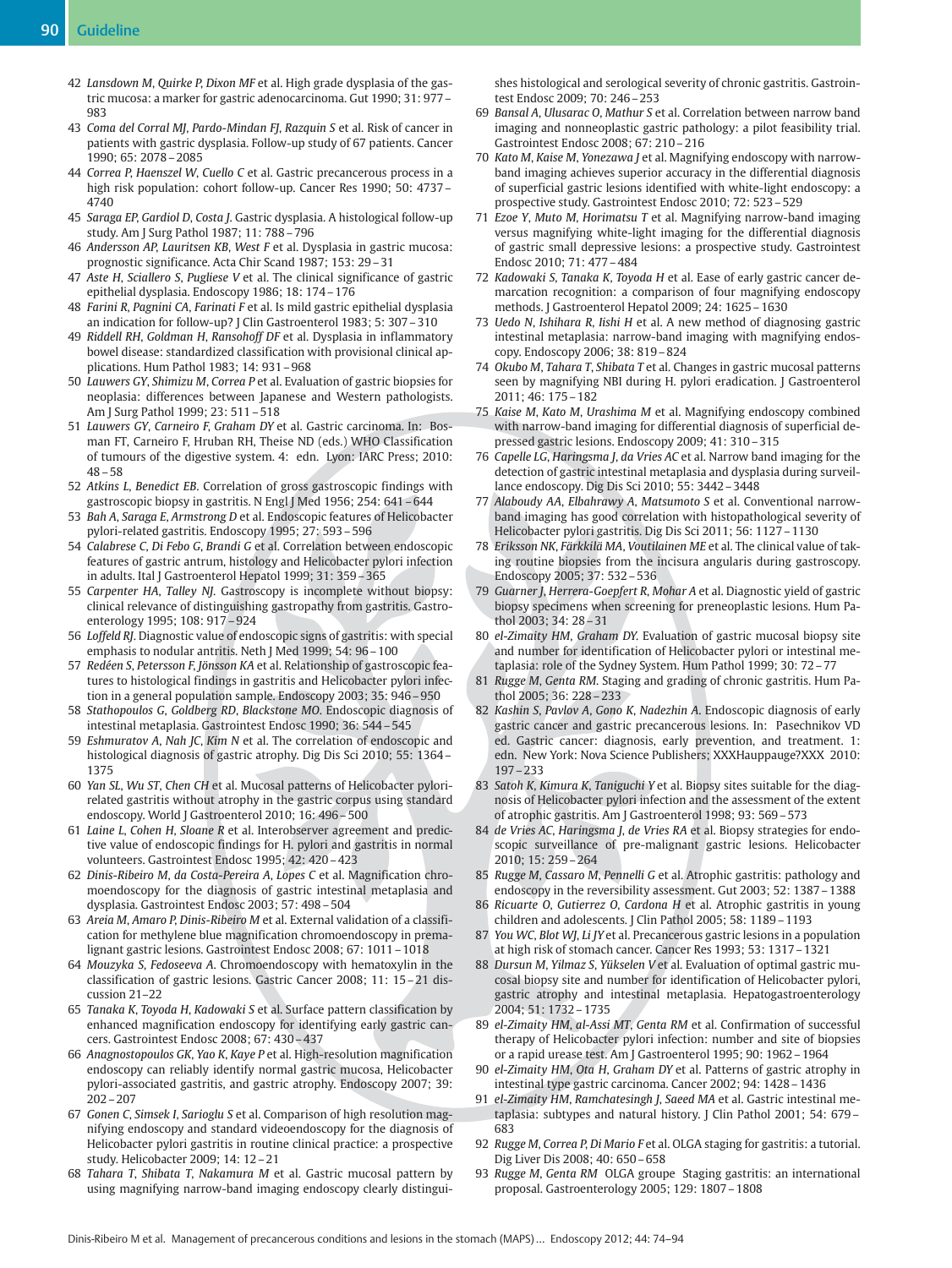- 94 Rugge M, Meggio A, Pennelli G et al. Gastritis staging in clinical practice: the OLGA staging system. Gut 2007; 56: 631–636
- 95 Satoh K, Osawa H, Yoshizawa M et al. Assessment of atrophic gastritis using the OLGA system. Helicobacter 2008; 13: 225–229
- 96 Rugge M, de Boni M, Pennelli G et al. Gastritis OLGA-staging and gastric cancer risk: a twelve year clinico-pathological follow-up study. Aliment Pharmacol Ther 2010; 31: 1104–1111
- 97 el-Zimaity HM, Graham DY, al-Assi MT et al. Interobserver variation in the histopathological assessment of Helicobacter pylori gastritis. Hum Pathol 1996; 27: 35–41
- 98 Capelle LG, de Vries AC, Haringsma J et al. The staging of gastritis with the OLGA system by using intestinal metaplasia as an accurate alternative for atrophic gastritis. Gastrointest Endosc 2010; 71: 1150–1158
- 99 Guarner J, Herrera-Goepfert R, Mohar A et al. Interobserver variability in application of the revised Sydney classification for gastritis. Hum Pathol 1999; 30: 1431–1434
- 100 Dinis-Ribeiro M, Yamaki G, Miki K et al. Meta-analysis on the validity of pepsinogen test for gastric carcinoma, dysplasia or chronic atrophic gastritis screening. J Med Screen 2004; 11: 141–147
- 101 Graham DY, Nurgalieva ZZ, El-Zimaity HM et al. Noninvasive versus histologic detection of gastric atrophy in a Hispanic population in North America. Clin Gastroenterol Hepatol 2006; 4: 306–314
- 102 Haj-Sheykholeslami A, Rakhshani N, Amirzargar A et al. Serum pepsinogen I, pepsinogen II, and gastrin 17 in relatives of gastric cancer patients: comparative study with type and severity of gastritis. Clin Gastroenterol Hepatol 2008; 6: 174–179
- 103 Hartleb M, Wandzel P, Waluga M et al. Non-endoscopic diagnosis of multifocal atrophic gastritis; efficacy of serum gastrin-17, pepsinogens and Helicobacter pylori antibodies. Acta Gastroenterol Belg 2004; 67: 320–326
- 104 Iijima K, Abe Y, Kikuchi R et al. Serum biomarker tests are useful in delineating between patients with gastric atrophy and normal, healthy stomach. World J Gastroenterol 2009; 15: 853-859
- 105 Inoue M, Kobayashi S, Matsuura A et al. Agreement of endoscopic findings and serum pepsinogen levels as an indicator of atrophic gastritis. Cancer Epidemiol Biomarkers Prev 1998; 7: 261–263
- 106 Kim HY, Kim N, Kang JN et al. Clinical meaning of pepsinogen test and Helicobacter pylori serology in the health check-up population in Korea. Eur J Gastroenterol Hepatol 2009; 21: 606–612
- 107 Knight T, Wyatt J, Wilson A et al. Helicobacter pylori gastritis and serum pepsinogen levels in a healthy population: development of a biomarker strategy for gastric atrophy in high risk groups. Br J Cancer 1996; 73: 819–824
- 108 Leja M, Kupcinkas L, Funka K et al. The validity of a biomarker method for indirect detection of gastric mucosal atrophy versus standard histopathology. Dig Dis Sci 2009; 54: 2377–2384
- 109 Ley C, Mohar A, Guarner J et al. Screening markers for chronic atrophic gastritis in Chiapas, Mexico. Cancer Epidemiol Biomarkers Prev 2001; 10: 107–112
- 110 Nardone G, Rocco A, Staibano S et al. Diagnostic accuracy of the serum profile of gastric mucosa in relation to histological and morphometric diagnosis of atrophy. Aliment Pharmacol Ther 2005; 22: 1139– 1146
- 111 Pasechnikov VD, Chukov SZ, Kotelevets SM et al. Invasive and non-invasive diagnosis of Helicobacter pylori-associated atrophic gastritis: a comparative study. Scand J Gastroenterol 2005; 40: 297–301
- 112 Ricci C, Vakil N, Rugge M et al. Serological markers for gastric atrophy in asymptomatic patients infected with Helicobacter pylori. Am J Gastroenterol 2004; 99: 1910–1915
- 113 Rollan A, Ferreccio C, Gederlini A et al. Noninvasive diagnosis of gastric mucosal atrophy in an asymptomatic population with high prevalence of gastric cancer. World J Gastroenterol 2006; 12: 7172–7178
- 114 Sierra R, Une C, Ramírez V et al. Association of serum pepsinogen with atrophic body gastritis in Costa Rica. Clin Exp Med 2006; 6: 72–78
- 115 Sitas F, Smallwood R, Jewell D et al. Serum anti-Helicobacter pylori IgG antibodies and pepsinogens A and C as serological markers of chronic atrophic gastritis. Cancer Epidemiol Biomarkers Prev 1993; 2: 119– 123
- 116 Storskrubb T, Aro P, Ronkainen J et al. Serum biomarkers provide an accurate method for diagnosis of atrophic gastritis in a general population: the Kalixanda study. Scand J Gastroenterol 2008; 43: 1448– 1455
- 117 Sun LP, Gong YH, Wang L et al. Serum pepsinogen levels and their influencing factors: a population-based study in 6990 Chinese from North China. World J Gastroenterol 2007; 13: 6562–6567
- 118 Wu KC, Li HT, Qiao TD et al. Diagnosis of atrophic body gastritis in Chinese patients by measuring serum pepsinogen. Chin J Dig Dis 2004; 5: 22–27
- 119 Väänänen H, Vauhkonen M, Helske T et al. Non-endoscopic diagnosis of atrophic gastritis with a blood test. Correlation between gastric histology and serum levels of gastrin-17 and pepsinogen I: a multicentre study. Eur J Gastroenterol Hepatol 2003; 15: 885–891
- 120 Cao Q, Ran ZH, Xiao SD. Screening of atrophic gastritis and gastric cancer by serum pepsinogen, gastrin-17 and Helicobacter pylori immunoglobulin G antibodies. J Dig Dis 2007; 8: 15–22
- 121 Chung HW, Kim JW, Lee JH et al. Comparison of the validity of three biomarkers for gastric cancer screening: carcinoembryonic antigen, pepsinogens, and high sensitive C-reactive protein. J Clin Gastroenterol 2009; 43: 19–26
- 122 Kiyohira K, Yoshihara M, Ito M et al. Serum pepsinogen concentration as a marker of Helicobacter pylori infection and the histologic grade of gastritis: evaluation of gastric mucosa by serum pepsinogen levels. J Gastroenterol 2003; 38: 332–338
- 123 Oksanen A, Sipponen P, Miettinen A et al. Evaluation of blood tests to predict normal gastric mucosa. Scand J Gastroenterol 2000; 35: 791– 795
- 124 Di Mario F, Cavallar LG, Moussa AM et al. Usefulness of serum pepsinogens in Helicobacter pylori chronic gastritis: relationship with inflammation, activity, and density of the bacterium. Dig Dis Sci 2006; 51: 1791–1795
- 125 Kreuning J, Lindeman J, Biemond I et al. Serological parameters in assessment of degree of gastritis in healthy volunteers. Dig Dis Sci 1995; 40: 609–614
- 126 Con SA, Con-Wong R, Con-Chin GR et al. Serum pepsinogen levels, Helicobacter pylori CagA status, and cytokine gene polymorphisms associated with gastric premalignant lesions in Costa Rica. Cancer Epidemiol Biomarkers Prev 2007; 16: 2631–2636
- 127 Dinis-Ribeiro M, da Costa-Pereira A, Lopes C et al. Validity of serum pepsinogen I/II ratio for the diagnosis of gastric epithelial dysplasia and intestinal metaplasia during the follow-up of patients at risk for intestinal-type gastric adenocarcinoma. Neoplasia 2004; 6: 449–456
- 128 Urita Y, Hike K, Torii N et al. Serum pepsinogens as a predicator of the topography of intestinal metaplasia in patients with atrophic gastritis. Dig Dis Sci 2004; 49: 795–801
- 129 de Vries AC, Haringsma J, de Vries RA et al. The use of clinical, histologic, and serologic parameters to predict the intragastric extent of intestinal metaplasia: a recommendation for routine practice. Gastrointest Endosc 2009; 70: 18–25
- 130 Watabe H, Mitsushima T, Yamaji Y et al. Predicting the development of gastric cancer from combining Helicobacter pylori antibodies and serum pepsinogen status: a prospective endoscopic cohort study. Gut 2005; 54: 764–768
- 131 Yamaji Y, Watabe H, Yoshida H et al. High-risk population for gastric cancer development based on serum pepsinogen status and lifestyle factors. Helicobacter 2009; 14: 81–86
- 132 Yanaoka K, Oka M, Mukoubayashi C et al. Cancer high-risk subjects identified by serum pepsinogen tests: outcomes after 10-year follow-up in asymptomatic middle-aged males. Cancer Epidemiol Biomarkers Prev 2008; 17: 838–845
- 133 Yanaoka K, Oka M, Yoshimura N et al. Risk of gastric cancer in asymptomatic, middle-aged Japanese subjects based on serum pepsinogen and Helicobacter pylori antibody levels. Int J Cancer 2008; 123: 917– 926
- 134 Ohata H, Kitauchi S, Yoshimura N et al. Progression of chronic atrophic gastritis associated with Helicobacter pylori infection increases risk of gastric cancer. Int J Cancer 2004; 109: 138–143
- 135 Oishi Y, Kiyohara Y, Kubo M et al. The serum pepsinogen test as a predictor of gastric cancer: the Hisayama study. Am J Epidemiol 2006; 163: 629–637
- 136 Dinis-Ribeiro M, da Costa-Pereira A, Lopes C et al. Feasibility and costeffectiveness of using magnification chromoendoscopy and pepsinogen serum levels for the follow-up of patients with atrophic chronic gastritis and intestinal metaplasia. J Gastroenterol Hepatol 2007; 22: 1594–1604
- 137 Miki K, Fujishiro M, Kodashima S et al. Long-term results of gastric cancer screening using the serum pepsinogen test method among an asymptomatic middle-aged Japanese population. Dig Endosc 2009; 21: 78–81
- 138 Aromaa A, Kosunen TU, Knekt P et al. Circulating anti-Helicobacter pylori immunoglobulin A antibodies and low serum pepsinogen I level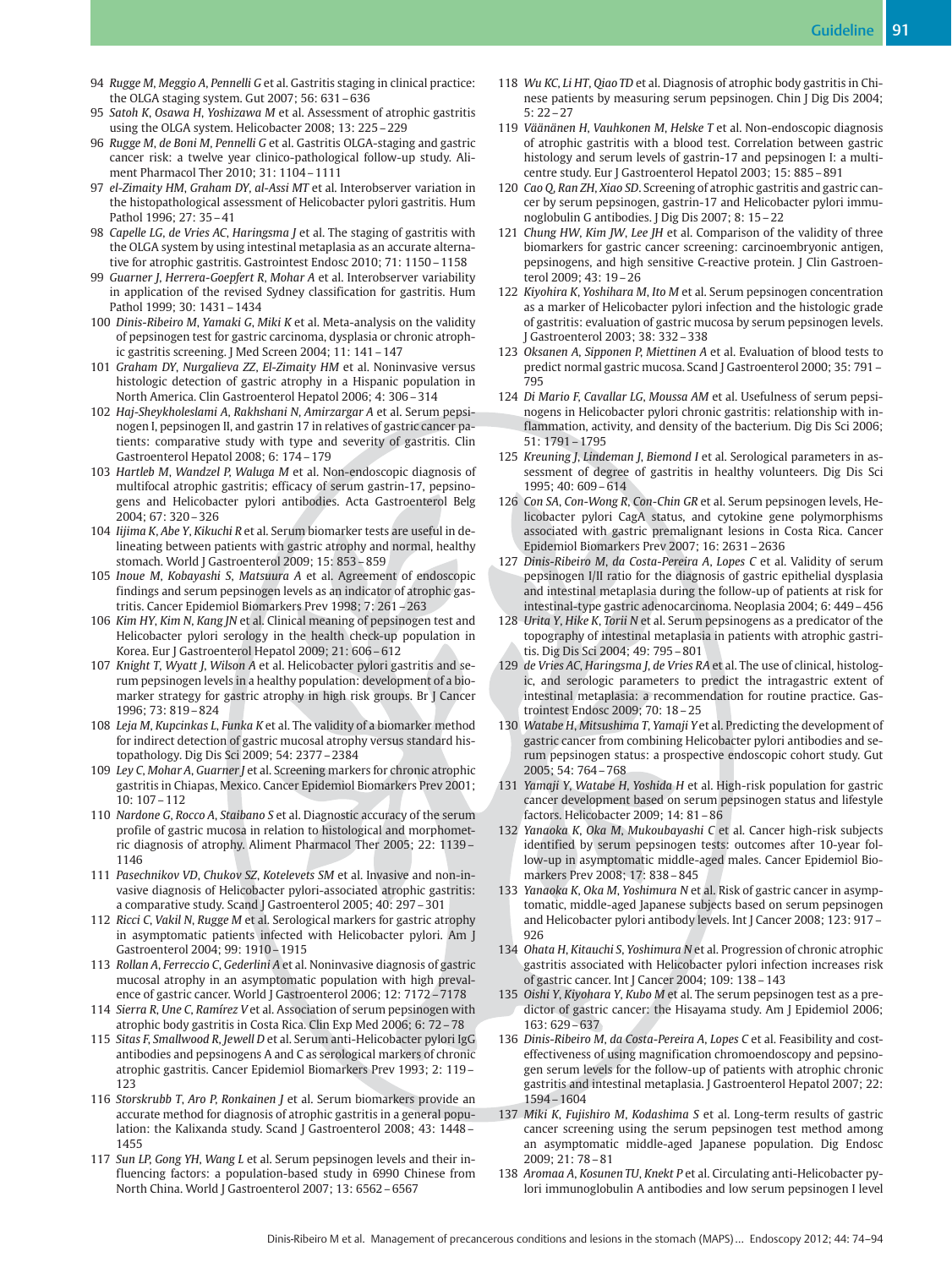are associated with increased risk of gastric cancer. Am J Epidemiol 1996; 144: 142–149

- 139 Fukuda H, Saito D, Hayashi S et al. Helicobacter pylori infection, serum pepsinogen level and gastric cancer: a case–control study in Japan. Jpn J Cancer Res 1995; 86: 64–71
- 140 Kikuchi S, Wada O, Miki K et al. Serum pepsinogen as a new marker for gastric carcinoma among young adults. Research Group on Prevention of Gastric Carcinoma among Young Adults. Cancer 1994; 73: 2695–2702
- 141 Knekt P, Teppo L, Aromaa A et al. Helicobacter pylori IgA and IgG antibodies, serum pepsinogen I and the risk of gastric cancer: changes in the risk with extended follow-up period. Int J Cancer 2006; 119: 702–705
- 142 Kodoi A, Yoshihara M, Sumii K et al. Serum pepsinogen in screening for gastric cancer. J Gastroenterol 1995; 30: 452–460
- 143 Kokkola A, Louhimo J, Puolakkainen P et al. Helicobacter pylori infection and low serum pepsinogen I level as risk factors for gastric carcinoma. World J Gastroenterol 2005; 11: 1032–1036
- 144 Kwak MS, Kim N, Lee HS et al. Predictive power of serum pepsinogen tests for the development of gastric cancer in comparison to the histologic risk index. Dig Dis Sci 2010; 55: 2275–2282
- 145 Miki K, Ichinose M, Kawamura N et al. The significance of low serum pepsinogen levels to detect stomach cancer associated with extensive chronic gastritis in Japanese subjects. Jpn J Cancer Res 1989; 80: 111–114
- 146 Nomura AM, Stemmermann GN, Samloff IM. Serum pepsinogen I as a predictor of stomach cancer. Ann Intern Med 1980; 93: 537–540
- 147 Parsonnet J, Samloff IM, Nelson LM et al. Helicobacter pylori, pepsinogen, and risk for gastric adenocarcinoma. Cancer Epidemiol Biomarkers Prev 1993; 2: 461–466
- 148 Parthasarathy G, Maroju NK, Kate V et al. Serum pepsinogen I and II levels in various gastric disorders with special reference to their use as a screening test for carcinoma stomach. Trop Gastroenterol 2007; 28: 166–170
- 149 Ren JS, Kamangar F, Qiao YL et al. Serum pepsinogens and risk of gastric and oesophageal cancers in the General Population Nutrition Intervention Trial cohort. Gut 2009; 58: 636–642
- 150 Sasazuki S, Inoue M, Iwasaki M et al. Japan Public Health Center Study Group Effect of Helicobacter pylori infection combined with CagA and pepsinogen status on gastric cancer development among Japanese men and women: a nested case–control study. Cancer Epidemiol Biomarkers Prev 2006; 15: 1341–1347
- 151 Shiotani A, Iishi H, Uedo N et al. Histologic and serum risk markers for noncardia early gastric cancer. Int J Cancer 2005; 115: 463–469
- 152 So JB, Yeoh KG, Moochala S et al. Serum pepsinogen levels in gastric cancer patients and their relationship with Helicobacter pylori infection: a prospective study. Gastric Cancer 2002; 5: 228–232
- 153 Sugiu K, Kamada T, Ito M et al. Anti-parietal cell antibody and serum pepsinogen assessment in screening for gastric carcinoma. Dig Liver Dis 2006; 38: 303–307
- 154 Yoshihara M, Hiyama T, Yoshida S et al. Reduction in gastric cancer mortality by screening based on serum pepsinogen concentration: a case–control study. Scand J Gastroenterol 2007; 42: 760–764
- 155 Hattori Y, Tashiro H, Kawamoto T et al. Sensitivity and specificity of mass screening for gastric cancer using the measurment of serum pepsinogens. Jpn J Cancer Res 1995; 86: 1210–1215
- 156 Kitahara F, Kobayashi K, Sato T et al. Accuracy of screening for gastric cancer using serum pepsinogen concentrations. Gut 1999; 44: 693– 697
- 157 Westerveld BD, Pals G, Lamers CB et al. Clinical significance of pepsinogen A isozymogens, serum pepsinogen A and C levels, and serum gastrin levels. Cancer 1987; 59: 952–958
- 158 You WC, Blot WJ, Zhang L et al. Serum pepsinogens in relation to precancerous gastric lesions in a population at high risk for gastric cancer. Cancer Epidemiol Biomarkers Prev 1993; 2: 113–117
- 159 Yoshihara M, Sumii K, Haruma K et al. Correlation of ratio of serum pepsinogen I and II with prevalence of gastric cancer and adenoma in Japanese subjects. Am J Gastroenterol 1998; 93: 1090–1096
- 160 Miki K, Ichinose M, Ishikawa KB et al. Clinical application of serum pepsinogen I and II levels for mass screening to detect gastric cancer. Jpn J Cancer Res 1993; 84: 1086–1090
- 161 Miki K, Morita M, Sasajima M et al. Usefulness of gastric cancer screening using the serum pepsinogen test method. Am J Gastroenterol 2003; 98: 735–739
- 162 Pharoah PD, Guilford P, Caldas C International Gastric Cancer Linkage Consortium Incidence of gastric cancer and breast cancer in CDH1 (Ecadherin) mutation carriers from hereditary diffuse gastric cancer families. Gastroenterology 2001; 121: 1348–1353
- 163 Fitzgerald RC, Hardwick R, Huntsman D et al. Hereditary diffuse gastric cancer: updated consensus guidelines for clinical management and directions for future research. J Med Genet 2010; 47: 436–444
- 164 Watson P, Vasen HF, Mecklin JP et al. The risk of extra-colonic, extraendometrial cancer in the Lynch syndrome. Int J Cancer 2008; 123: 444–449
- 165 Capelle LG, Van Grieken NC, Lingsma HF et al. Risk and epidemiological time trends of gastric cancer in Lynch syndrome carriers in the Netherlands. Gastroenterology 2010; 138: 487–492
- 166 Giardiello FM, Brensinger JD, Tersmette AC et al. Very high risk of cancer in familial Peutz–Jeghers syndrome. Gastroenterology 2000; 119: 1447–1453
- 167 van Lier MG, Westerman AM, Wagner A et al. High cancer risk and increased mortality in patients with Peutz–Jeghers syndrome. Gut 2011; 60: 141–147
- 168 Offerhaus GJ, Giardiello FM, Krush AJ et al. The risk of upper gastrointestinal cancer in familial adenomatous polyposis. Gastroenterology 1992; 102: 1980–1982
- 169 Yaghoobi M, Bijarchi R, Narod SA. Family history and the risk of gastric cancer. Br J Cancer 2009; 102: 237–242
- 170 Bakir T, Can G, Erkul S et al. Stomach cancer history in the siblings of patients with gastric carcinoma. Eur J Cancer Prev 2000; 9: 401–408
- 171 La Vecchia C, Negri E, Franceschi S et al. Family history and the risk of stomach and colorectal cancer. Cancer 1992; 70: 50–55
- 172 Palli D, Galli M, Caporaso NE et al. Family history and risk of stomach cancer in Italy. Cancer Epidemiol Biomarkers Prev 1994; 3: 15–18
- 173 García-González MA, Lanas A, Quintero E et al. Gastric cancer susceptibility is not linked to pro- and anti-inflammatory cytokine gene polymorphisms in whites: a nationwide multicenter study in Spain. Am J Gastroenterol 2007; 102: 1878–1892
- 174 Dhillon PK, Farrow DC, Vaughan TL et al. Family history of cancer and risk of esophageal and gastric cancers in the United States. Int J Cancer 2001; 93: 148–152
- 175 Minami Y, Tateno H. Associations between cigarette smoking and the risk of four leading cancers in Miyagi Prefecture, Japan: a multi-site case–control study. Cancer Sci 2003; 94: 540–547
- 176 Eto K, Ohyama S, Yamaguchi T et al. Familial clustering in subgroups of gastric cancer stratified by histology, age group and location. Eur J Sur Oncol 2006; 32: 743–748
- 177 Hong SH, Kim JW, Kim HG et al. Glutathione S-transferases (GSTM1, GSTT1 and GSTP1) and N-acetyltransferase 2 polymorphisms and the risk of gastric cancer. J Prev Med Public Health 2006; 39: 135– 140
- 178 Foschi R, Lucenteforte E, Bosetti C et al. Family history of cancer and stomach cancer risk. Int J Cancer 2008; 123: 1429–1432
- 179 Bernini M, Barbi S, Roviello F et al. Family history of gastric cancer: a correlation between epidemiologic findings and clinical data. Gastric Cancer 2006; 9: 9–13
- 180 Rokkas T, Sechopoulos P, Pistiolas D et al. Helicobacter pylori infection and gastric histology in firstdegree relatives of gastric cancer patients: a meta-analysis. Eur J Gastroenterol Hepatol 2010; 22: 1128–1133
- 181 IARC Working Group on the Evaluation of Carcinogenic Risks to Humans. Schistosomes, liver flukes and Helicobacter pylori. IARC Working Group on the Evaluation of Carcinogenic Risks to Humans Lyon, 7–14 June 1994. IARC Monogr Eval Carcinog Risks Hum 1994; 61: 1–241
- 182 Figueiredo C, Machado JC, Pharoah P et al. Helicobacter pylori and interleukin 1 genotyping: an opportunity to identify high-risk individuals for gastric carcinoma. J Natl Cancer Inst 2002; 94: 1680–1687
- 183 Amieva MR, El-Omar EM. Host–bacterial interactions in Helicobacter pylori infection. Gastroenterology 2008; 134: 306–323
- 184 Machado JC, Figueiredo C, Canedo P et al. A proinflammatory genetic profile increases the risk for chronic atrophic gastritis and gastric carcinoma. Gastroenterology 2003; 125: 364–371
- 185 Huang JQ, Zheng GF, Sumanac K et al. Meta-analysis of the relationship between cagA seropositivity and gastric cancer. Gastroenterology 2003; 125: 1636–1644
- 186 Basso D, Zambon CF, Letley DP et al. Clinical relevance of Helicobacter pylori cagA and vacA gene polymorphisms. Gastroenterology 2008; 135: 91–99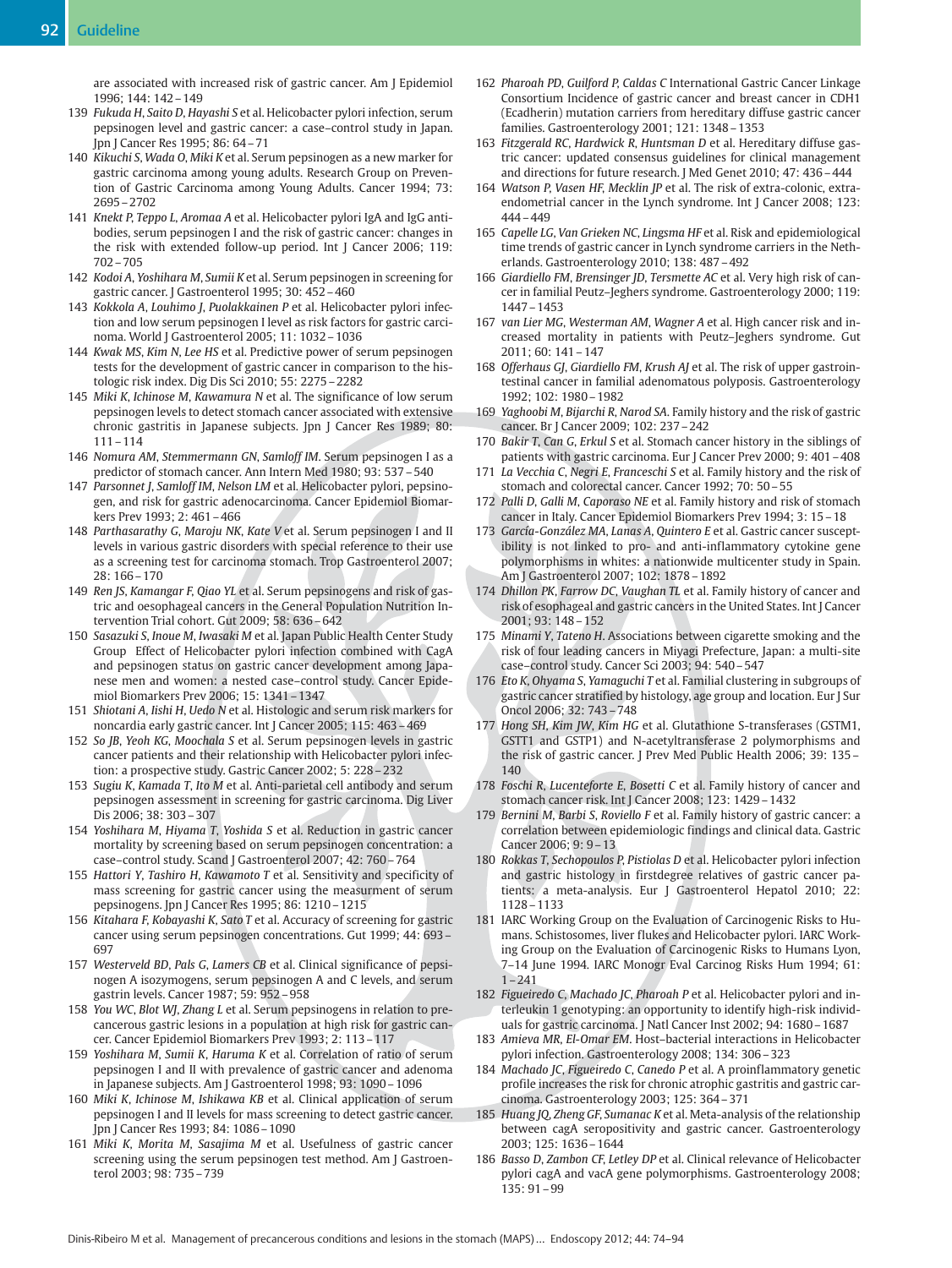- 187 El-Omar EM, Carrington M, Chow WH. Interleukin-1 polymorphisms associated with increased risk of gastric cancer. Nature 2000; 404: 398–402
- 188 Yin M, Hu Z, Tan D et al. Molecular epidemiology of genetic susceptibility to gastric cancer: focus on single nucleotide polymorphisms in gastric carcinogenesis. Am J Transl Res 2009; 1: 44–54
- 189 Persson C, Canedo P, Machado JC et al. Polymorphisms in inflammatory response genes and their association with gastric cancer: A a HuGE systematic review and meta-analyses. Am J Epidemiol 2011; 173: 259–270
- 190 Wang P, Xia HH, Zhang JY et al. Association of interleukin-1 gene polymorphisms with gastric cancer: a meta-analysis. Int J Cancer 2007; 120: 552–562
- 191 Camargo MC, Mera R, Correa P et al. Interleukin-1beta and interleukin-1 receptor antagonist gene polymorphisms and gastric cancer: a metaanalysis. Cancer Epidemiol Biomarkers Prev 2006; 15: 1674– 1687
- 192 Xue H, Lin B, Ni P et al. Interleukin-1B and interleukin-1 RN polymorphisms and gastric carcinoma risk: a meta-analysis. J Gastroenterol Hepatol 2010; 25: 1604–1617
- 193 Kamangar F, Cheng C, Abnet CC et al. Interleukin-1B polymorphisms and gastric cancer risk – a meta-analysis. Cancer Epidemiol Biomarkers Prev 2006; 15: 1920–1928
- 194 Loh M, Koh KX, Yeo BH et al. Meta-analysis of genetic polymorphisms and gastric cancer risk: variability in associations according to race. Eur J Cancer 2009; 45: 2562–2568
- 195 Schlemper RJ, Riddell RH, Kato Y et al. The Vienna classification of gastrointestinal epithelial neoplasia. Gut 2000; 47: 251–255
- 196 Rugge M, Leandro G, Farinati F et al. Gastric epithelial dysplasia. How clinicopathologic background relates to management. Cancer 1995; 76: 376–382
- 197 Rugge M, Cassaro M, Di Mario F et al. Interdisciplinary Group on Gastric Epithelial Dysplasia (IGGED) The long term outcome of gastric non-invasive neoplasia. Gut 2003; 52: 1111–1116
- 198 de Jonge PJ, van Blankenstein M, Looman CW et al. Risk of malignant progression in patients with Barrett's oesophagus: a Dutch nationwide cohort study. Gut 2010; 59: 1030–1036
- 199 Stryker SJ, Wolff BG, Culp CE et al. Natural history of untreated colonic polyps. Gastroenterology 1987; 93: 1009–1013
- 200 Munkholm P. Review article: the incidence and prevalence of colorectal cancer in inflammatory bowel disease. Aliment Pharmacol Ther 2003; 18: 021–5
- 201 Weinstein WM, Goldstein N. Gastric dysplasia and its management. Gastroenterology 1994; 107: 1543–1559
- 202 Ching CK. Can we justify resecting all gastric epithelial dysplastic lesions? Gastroenterology 1995; 108: 1955–1956
- 203 Abraham SC, Montgomery EA, Singh VK et al. Gastric adenomas: intestinal type and gastric type adenomas differ in the risk of adenocarcinoma and presence of background mucosal pathology. Am J Surg Pathol 2000; 26: 1276–1285
- 204 Hosokawa O, Watanabe K, Hatorri M et al. Detection of gastric cancer by repeat endoscopy within a short time after negative examination. Endoscopy 2001; 33: 301–305
- 205 de Dombal FT, Price AB, Thompson H et al. The British Society of Gastroenterology early gastric cancer/dysplasia survey: an interim report. Gut 1990; 31: 115–120
- 206 Sipponen P, Kekki M, Siurali M. Atrophic chronic gastritis and intestinal metaplasia in gastric cancer: comparison with a representative population sample. Cancer 1983; 52: 1062–1068
- 207 Hull MJ, Mino-Kenudson M, Nishioka NS et al. Endoscopic mucosal resection: an improved diagnostic procedure for early gastroesophageal epithelial neoplasms. Am J Surg Pathol 2006; 30: 114–118
- 208 Kim YJ, Park JC, Kim JH et al. Histologic diagnosis based on forceps biopsy is not adequate for determining endoscopic treatment of gastric adenomatous lesions. Endoscopy 2010; 42: 620–626
- 209 Kim ES, Jeon SW, Park SY et al. Where has the tumor gone? The characteristics of cases of negative pathologic diagnosis after endoscopic mucosal resection Endoscopy 2009; 41: 739–745
- 210 Cassaro M, Rugge M, Gutierrez O et al. Topographic patterns of intestinal metaplasia and gastric cancer. Am J Gastroenterol 2000; 95: 1431–1438
- 211 Morson BC. Carcinoma arising from areas of intestinal metaplasia in the gastric mucosa. Br J Cancer 1955; 9: 377–385
- 212 Vannella L, Lahner E, Osborn J et al. Risk factors for progression to gastric neoplastic lesions in patients with atrophic gastritis. Aliment Pharmacol Ther 2010; 31: 1042–1050
- 213 Lahner E, Bordi C, Cattaruzza MS et al. Long-term follow-up in atrophic body gastritis patients: atrophy and intestinal metaplasia are persistent lesions irrespective of Helicobacter pylori infection. Aliment Pharmacol Ther 2005; 22: 471–481
- 214 Van Zanten SJ, Dixon MF, Lee A. The gastric transitional zones: neglected links between gastroduodenal pathology and helicobacter ecology. Gastroenterology 1999; 116: 1217–1229
- 215 Kimura A, Takemoto T. An endoscopic recognition of the atrophic border and its significance in chronic gastritis. Endoscopy 1969; 1: 87– 97
- 216 Rokkas T, Filipe MI, Sladen GE. Detection of an increased incidence of early gastric cancer in patients with intestinal metaplasia type III who are closely followed up. Gut 1991; 32: 1110–1113
- 217 Tosi P, Filipe MI, Luzi P et al. Gastric intestinal metaplasia type III cases are classified as low-grade dysplasia on the basis of morphometry. J Pathol 1993; 169: 73–78
- 218 Ramesar KC, Sanders DS, Hopwood D. Limited value of type III intestinal metaplasia in predicting risk of gastric carcinoma. J Clin Pathol 1987; 40: 1287–1290
- 219 Conchillo JM, Houben G, de Bruïne A et al. Is type III intestinal metaplasia an obligatory precancerous lesion in intestinal-type gastric carcinoma? Eur J Cancer Prev 2001; 10: 307–312
- 220 Nozaki K, Shimizu N, Ikehara Y et al. Effect of early eradication on Helicobacter pylori-related gastric carcinogenesis in Mongolian gerbils. Cancer Sci 2003; 94: 235–239
- 221 Shimizu N, Ikehara Y, Inada K et al. Eradication diminishes enhancing effects of Helicobacter pylori infection on glandular stomach carcinogenesis in Mongolian gerbils. Cancer Res 2000; 60: 1512–1514
- 222 Maruta F, Sugiyama A, Ishizone S et al. Eradication of Helicobacter pylori decreases mucosal alterations linked to gastric carcinogenesis in Mongolian gerbils. J Gastroenterol 2005; 40: 104–105
- 223 Pimanov SI, Makarenko EV, Voropaeva AV et al. Helicobacter pylori eradication improves gastric histology and decreases serum gastrin, pepsinogen I and pepsinogen II levels in patients with duodenal ulcer. J Gastroenterol Hepatol 2008; 23: 1666–1671
- 224 Rokkas T, Pistiolas D, Sechopoulos P et al. The long-term impact of Helicobacter pylori eradication on gastric histology: a systematic review and meta-analysis. Helicobacter 2007; 12: 0232–38
- 225 de Vries AC, Kuipers EJ. Review article: Helicobacter pylori eradication for the prevention of gastric cancer. Aliment Pharmacol Ther 2007; 26: 0225–35
- 226 Wang J, Xu L, Shi R et al. Gastric atrophy and intestinal metaplasia before and after Helicobacter pylori eradication: a meta-analysis. Digestion 2011; 83: 253–260
- 227 Annibale B, Aprile MR, D'ambra G et al. Cure of Helicobacter pylori infection in atrophic body gastritis patients does not improve mucosal atrophy but reduces hypergastrinemia and its related effects on body ECL-cell hyperplasia. Aliment Pharmacol Ther 2000; 14: 625–634
- 228 Satoh K, Kimura K, Takimoto T et al. A follow-up study of atrophic gastritis and intestinal metaplasia after eradication of Helicobacter pylori. Helicobacter 1998; 3: 236–240
- 229 Correa P, Fontham ET, Bravo JC et al. Chemoprevention of gastric dysplasia: randomized trial of antioxidant supplements and anti-Helicobacter pylori therapy. J Natl Cancer Inst 2000; 92: 1881–1888
- 230 Mera R, Fontham ET, Bravo LE et al. Long term follow up of patients treated for Helicobacter pylori infection. Gut 2005; 54: 1536–1540
- 231 Wong BC, Lam SK, Wong WM. Helicobacter pylori eradication to prevent gastric cancer in a high-risk region of China: a randomized controlled trial. JAMA 2004; 291: 187–194
- 232 Fuccio L, Zagari RM, Minardi ME et al. Systematic review: Helicobacter pylori eradication for the prevention of gastric cancer. Aliment Pharmacol Ther 2007; 25: 133–141
- 233 Fuccio L, Zagari RM, Eusebi LH et al. Meta-analysis: can Helicobacter pylori eradication treatment reduce the risk for gastric cancer? Ann Intern Med 2009; 151: 121–128
- 234 Kim N, Park RY, Cho SI et al. Helicobacter pylori infection and development of gastric cancer in Korea: long-term follow-up. J Clin Gastroenterol 2008; 42: 448–454
- 235 Leung WK, Lin SR, Ching JY et al. Factors predicting progression of gastric intestinal metaplasia: results of a randomised trial on Helicobacter pylori eradication. Gut 2004; 53: 1244–1249